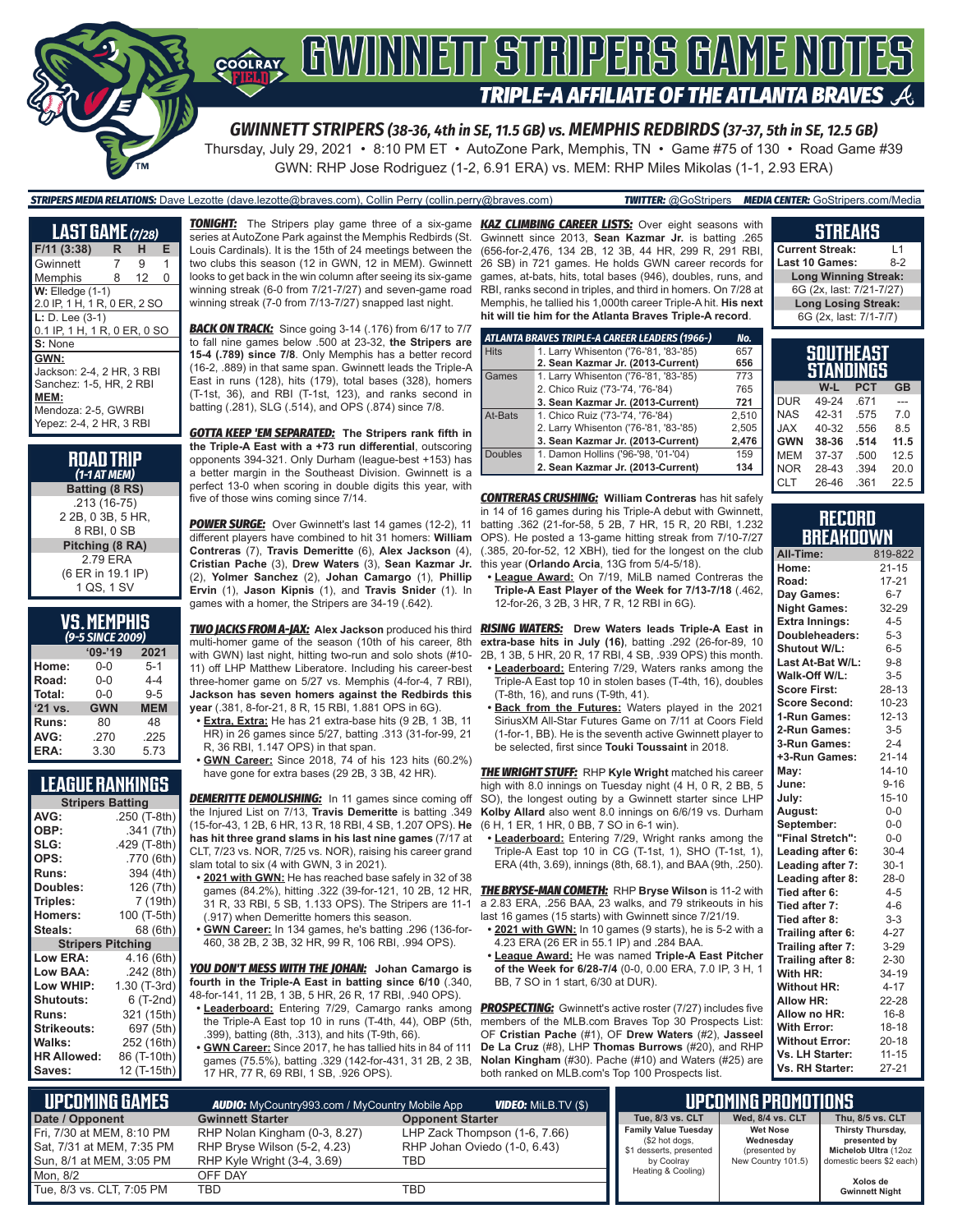

#### *THURSDAY, JULY 29, 2021 AT MEMPHIS*

#### **MANAGER MATT TUIASOSOPO**

**Matt Tuiasosopo** is in his first season as Gwinnett manager and his third season as a coach in the Atlanta Braves organization in 2021. He was named the seventh manager in team history on 3/30/21. Tuiasosopo is both the youngest manager in team history (turned 35 on 5/10) and the first former Gwinnett player to manage the club (hit .221 with 19 HR, 73 RBI in 178 games from 2016-17).

Tuiasosopo made his managerial debut in 2019 with Class-A Rome, leading the club to a 65-74 record and earning Atlanta's Bobby Cox Award for minor league manager of the year. He was set to return to Rome in 2020, but was reassigned to the Braves Alternate Training Site at Coolray Field once the MiLB season was canceled.

| Tuiasosopo's Managerial Career | Games | W-L     | <b>PCT</b> | <b>Plavoffs</b> |
|--------------------------------|-------|---------|------------|-----------------|
| With Gwinnett (1 Season):      | 74    | 38-36   | -514       |                 |
| MiLB Career (2 Seasons):       | 213   | 103-110 | 484        |                 |

*All staff bios available in the 2021 Stripers Media Guide*

| EJECTIONS(2)                                    |                          |                                                |  |  |
|-------------------------------------------------|--------------------------|------------------------------------------------|--|--|
| Player/Coach                                    | Date/Inning              | <b>Umpire</b>                                  |  |  |
| <b>Ryan Goins</b><br><b>MGR Matt Tuiasosopo</b> | 5/25 vs. MEM, 7th Inning | <b>HP Clint Vondrak</b><br><b>HP Alex Tosi</b> |  |  |
|                                                 | 6/3 vs. JAX, 8th Inning  |                                                |  |  |

| <b>TEAM DEFENSE (5TH IN TRIPLE-A EAST)</b> |                                                                                                                             |           |                          |            |            |           |           |  |  |  |  |  |
|--------------------------------------------|-----------------------------------------------------------------------------------------------------------------------------|-----------|--------------------------|------------|------------|-----------|-----------|--|--|--|--|--|
| <b>PCT</b>                                 | G                                                                                                                           | TC.       | <b>PO</b>                | A          | Е          | DP        | ТP        |  |  |  |  |  |
| .983                                       | 74                                                                                                                          | 2649      | 1922                     | 682        | 45         | 75        |           |  |  |  |  |  |
| <b>Catchers</b>                            |                                                                                                                             | <b>SB</b> | $\mathsf{cs}$            | <b>ATT</b> | <b>PCT</b> | <b>PB</b> | W-L       |  |  |  |  |  |
| Casteel, Ryan                              |                                                                                                                             |           | 0                        |            | .000       |           | $1 - 1$   |  |  |  |  |  |
| Contreras, William                         |                                                                                                                             | 4         | 0                        | 4          | .000       | 2         | $9-0$     |  |  |  |  |  |
| Jackson, Alex                              |                                                                                                                             | 10        | 4                        | 14         | .286       |           | $11 - 12$ |  |  |  |  |  |
| Lucroy, Jonathan                           |                                                                                                                             | 18        | 5                        | 23         | 217        |           | $8 - 15$  |  |  |  |  |  |
| Martinez. Carlos                           |                                                                                                                             | 3         | 0                        | 3          | .000       |           | $2 - 1$   |  |  |  |  |  |
| Morales, Jonathan                          |                                                                                                                             | 10        | 3                        | 13         | .231       |           | $7 - 7$   |  |  |  |  |  |
| Total:                                     |                                                                                                                             | 46        | 12                       | 58         | .207       |           | 38-36     |  |  |  |  |  |
|                                            | <b>Outfield Assists (21):</b><br>Waters (8), Demeritte (4), Ervin (4), Sanchez (2),<br>Almonte (1), Inciarte (1), Pache (1) |           |                          |            |            |           |           |  |  |  |  |  |
|                                            | Pitcher Pickoffs (2):<br>Y. Lopez (1), Muller (1)                                                                           |           |                          |            |            |           |           |  |  |  |  |  |
|                                            | <b>Catcher Pickoffs (2):</b>                                                                                                |           | Casteel (1), Jackson (1) |            |            |           |           |  |  |  |  |  |

### **STARTS**

|     | <b>By Batting Order</b>                                                                        |
|-----|------------------------------------------------------------------------------------------------|
| 1:  | Waters (50), Pache (10), Inciarte (6), Arcia (5), Almonte (1), Ervin (1), Sanchez (1)          |
| 2:  | Kipnis (22), Pache (22), Arcia (12), Goins (7), Waters (3), Demeritte (2)                      |
|     | Almonte (1), Camargo (1), Ervin (1), Gore (1), Heredia (1) Sanchez (1)                         |
| 3:  | Arcia (33), Camargo (27), Demeritte (4), Jackson (3), Kipnis (3), Lucroy (3),                  |
|     | Contreras (1)                                                                                  |
| 4:  | Camargo (26), Jackson (17), Demeritte (13), Lucroy (5), Kipnis (4), Almonte (3),               |
|     | Casteel (3), Contreras (2), Kazmar Jr. (1)                                                     |
| 5:  | Lucroy (13), Contreras (11), Goins (10), Almonte (8), Jackson (8), Kazmar Jr. (8),             |
|     | Kipnis (5), Demeritte (4), Camargo (2), Snider (2), Casteel (1), Ervin (1),                    |
| 6:  | Sanchez (1)<br>Goins (17), Kazmar Jr. (10), Ervin (8), Casteel (7), Snider (7), Demeritte (5), |
|     | Lucroy (5), Almonte (4), Waters (4), Pache (3), Sanchez (3), Jackson (1)                       |
| 7:  | Ervin (19), Kazmar Jr. (14), Goins (10), Snider (9), Sanchez (8), Pache (5),                   |
|     | Casteel (3), Demeritte (3), Morales (2), Almonte (1)                                           |
| 8:  | Sanchez (23), Ervin (10), Morales (10), Kazmar Jr. (9), Snider (6), Goins (5),                 |
|     | Casteel (4), Gore (4), Brugman (1), Martinez (1), Unroe (1)                                    |
| 9:  | Starting Pitchers (44), Sanchez (10), Morales (8), Snider (3), Casteel (2),                    |
|     | Gore (2), Kazmar Jr. (2), Martinez (2), Unroe (1)                                              |
|     | <b>By Position</b>                                                                             |
| C:  | Jackson (23), Lucroy (23), Morales (14), Contreras (9), Martinez (3), Casteel (2)              |
| 1B: | Camargo (32), Casteel (16), Snider (9), Kazmar Jr. (8), Morales (4), Lucroy (2),               |
|     | Unroe (2), Goins (1)                                                                           |
| 2B: | Kipnis (26), Goins (19), Sanchez (16), Kazmar Jr. (12), Arcia (1)                              |
| 3B: | Kazmar Jr. (23), Camargo (21), Sanchez (17), Goins (8), Arcia (3), Morales (2)                 |
| SS: | Arcia (41), Goins (21), Sanchez (10), Camargo (1), Kazmar Jr. (1)                              |
| LF: | Waters (20), Ervin (18), Almonte (9), Gore (7), Snider (7), Kipnis (5), Arcia (4),             |
|     | Demeritte (2), Heredia (1), Sanchez (1)                                                        |
| CF: | Pache (38), Waters (25), Ervin (6), Inciarte (5)                                               |
| RF: | Demeritte (27), Ervin (15), Waters (12), Almonte (8), Snider (8), Sanchez (3),                 |
|     | Camargo (1)                                                                                    |
| DH: | Jackson (6), Contreras (5), Kipnis (3), Snider (3), Casteel (2), Demeritte (2),                |
|     | Pache (2), Almonte (1), Arcia (1), Brugman (1), Camargo (1), Ervin (1),                        |
|     | Inciarte (1), Lucroy (1)                                                                       |

|               | VS.2021 OPPONENTS |           |              |               |         |             |              |  |  |  |  |  |  |
|---------------|-------------------|-----------|--------------|---------------|---------|-------------|--------------|--|--|--|--|--|--|
|               | Home              | Road      | <b>Total</b> |               | Home    | <b>Road</b> | <b>Total</b> |  |  |  |  |  |  |
| <b>CHA</b>    | ---               | $11 - 1$  | $11 - 1$     | COL           |         |             |              |  |  |  |  |  |  |
| DUR           | $---$             | $1 - 5$   | $1 - 5$      | LOU           | $4 - 2$ | ---         | $4 - 2$      |  |  |  |  |  |  |
| <b>JAX</b>    | $1 - 5$           | ---       | $1 - 5$      | <b>MW DIV</b> | $4 - 2$ | $0-0$       | $4 - 2$      |  |  |  |  |  |  |
| <b>IMEM</b>   | $5 - 1$           | $4 - 4$   | $9 - 5$      |               |         |             |              |  |  |  |  |  |  |
| <b>NAS</b>    | $6-6$             | $0-6$     | $6 - 12$     |               |         |             |              |  |  |  |  |  |  |
| <b>NOR</b>    | $5 - 1$           | $1 - 5$   | $6-6$        |               |         |             |              |  |  |  |  |  |  |
| <b>SE DIV</b> | $17 - 13$         | $17 - 21$ | 34-34        |               |         |             |              |  |  |  |  |  |  |

#### **LAST AT-BAT WINS** *(9)*

| The Stripers are 9-8 (.529) in games decided in the last at-bat in 2021. |                          |                                         |  |  |  |  |  |  |  |
|--------------------------------------------------------------------------|--------------------------|-----------------------------------------|--|--|--|--|--|--|--|
| Date/Opponent                                                            | <b>Score</b>             | <b>Game-Winning Play</b>                |  |  |  |  |  |  |  |
| 5/4 at Charlotte                                                         | 10-9 (12th)              | Almonte scores on E4 (Reynolds)         |  |  |  |  |  |  |  |
| 5/9 at Charlotte                                                         | 12-9 (10th)              | Camargo RBI single                      |  |  |  |  |  |  |  |
| 5/14 vs. Louisville                                                      | $2-1$ (8th)              | Arcia solo HR                           |  |  |  |  |  |  |  |
| 5/16 vs. Louisville                                                      | 5-4 $(9th)*$             | Arcia walk-off solo HR                  |  |  |  |  |  |  |  |
| 5/25 vs. Memphis                                                         | $2-1$ (9th) <sup>*</sup> | Kazmar walk-off single                  |  |  |  |  |  |  |  |
| 6/9-G2 at Memphis                                                        | $3-1$ (8th)              | Waters RBI single                       |  |  |  |  |  |  |  |
| 6/18 vs. Nashville                                                       | 8-7 (10th)*              | Arcia scores on E4 (Hiura on Lucroy FC) |  |  |  |  |  |  |  |
| 6/30 at Durham                                                           | $2-1$ (9th)              | Pache RBI single                        |  |  |  |  |  |  |  |
| 7/18 at Charlotte                                                        | 13-12 (9th)              | Contreras RBI double                    |  |  |  |  |  |  |  |
|                                                                          |                          |                                         |  |  |  |  |  |  |  |

*\*Denotes "walk-off" win*

*Lucroy, Jonathan* Martinez, Carlos Morales, Jonathan Pache, Cristian Sanchez, Yolmer Snider, Travis Unroe, Riley Waters, Drew

### **GWINNETT PLAYERS USED** *(53 IN 2021)*

|                     | Pitchers (30)    |                    | Position (23) |
|---------------------|------------------|--------------------|---------------|
| Arano, Victor       | Kingham, Nolan   | Almonte, Abraham   | Lucroy        |
| Biddle, Jesse       | Lee, Dylan       | Arcia, Orlando     | Martin        |
| Bradford. Chasen    | Lopez, Yoan      | Brugman, Jaycob    | Morale        |
| Burrows, Thomas     | Martin, Chris    | Camargo, Johan     | Pache         |
| Chavez, Jesse       | Minter, A.J.     | Casteel, Ryan      | Sanch         |
| Davidson, Tucker    | Muller, Kyle     | Contreras, William | Snider        |
| De La Cruz, Jasseel | Newcomb, Sean    | Demeritte, Travis  | Unroe         |
| Edwards Jr Carl     | Roark, Tanner    | Ervin, Phillip     | Water         |
| Flaa, Jav           | Rodriguez, Jose  | Goins, Ryan        |               |
| Greene, Shane       | Santana, Edgar   | Gore, Terrance     |               |
| Hernandez, Daysbel  | Tice, Ty         | Heredia, Guillermo |               |
| Horacek, Mitch      | Toussaint, Touki | Inciarte, Ender    |               |
| Johnstone, Connor   | Webb, Jacob      | Jackson, Alex      |               |
| Jones. Nate         | Wilson, Bryse    | Kazmar Jr., Sean   |               |
| Kelley, Trevor      | Wright, Kyle     | Kipnis, Jason      |               |

*Italics = Player no longer in Braves organization*

#### **BASS-LANTA**

**ATLANTA BRAVES REHAB ASSIGNMENTS** *(6 IN 2021)* **Player Injury (IL Date)** RHP Chris Martin RT Shoulder Inflammation (4/7) 5/5-5/11<br>CF Ender Inciarte Strained I T Hamstring (4/17) 5/6-5/12 OF Ender Inciarte Strained LT Hamstring (4/17) 5/6-5<br>OF Guillermo Heredia RT Hamstring Inflammation (5/1) 5/14 OF Guillermo Heredia RT Hamstring Inflammation (5/1) 5/14<br>C Alex Jackson Strained LT Hamstring (5/2) 5/21-6/9, 6/30-7/20 C Alex Jackson Strained LT Hamstring (5/2) 5/21-6/9,<br>OF Cristian Pache RT Hamstring Inflammation (5/14) 5/29-6/1 OF Cristian Pache RT Hamstring Inflammation (5/14)<br>RHP Touki Toussaint RT Shoulder Strain (3/26) RT Shoulder Strain (3/26) 6/22-7/15 **26 players have played for both Gwinnett and Atlanta in 2021:** OF Abraham Almonte INF/OF Orlando Arcia LHP Jesse Biddle INF Johan Camargo RHP Jesse Chavez C William Contreras LHP Tucker Davidson RHP Carl Edwards Jr. RHP Jay Flaa RHP Shane Greene OF Guillermo Heredia OF Ender Inciarte C Alex Jackson RHP Nate Jones INF Sean Kazmar Jr. C Jonathan Lucroy RHP Chris Martin LHP Kyle Muller (MLB Debut) LHP Sean Newcomb OF Cristian Pache RHP Edgar Santana RHP Ty Tice RHP Touki Toussaint RHP Jacob Webb RHP Bryse Wilson RHP Kyle Wright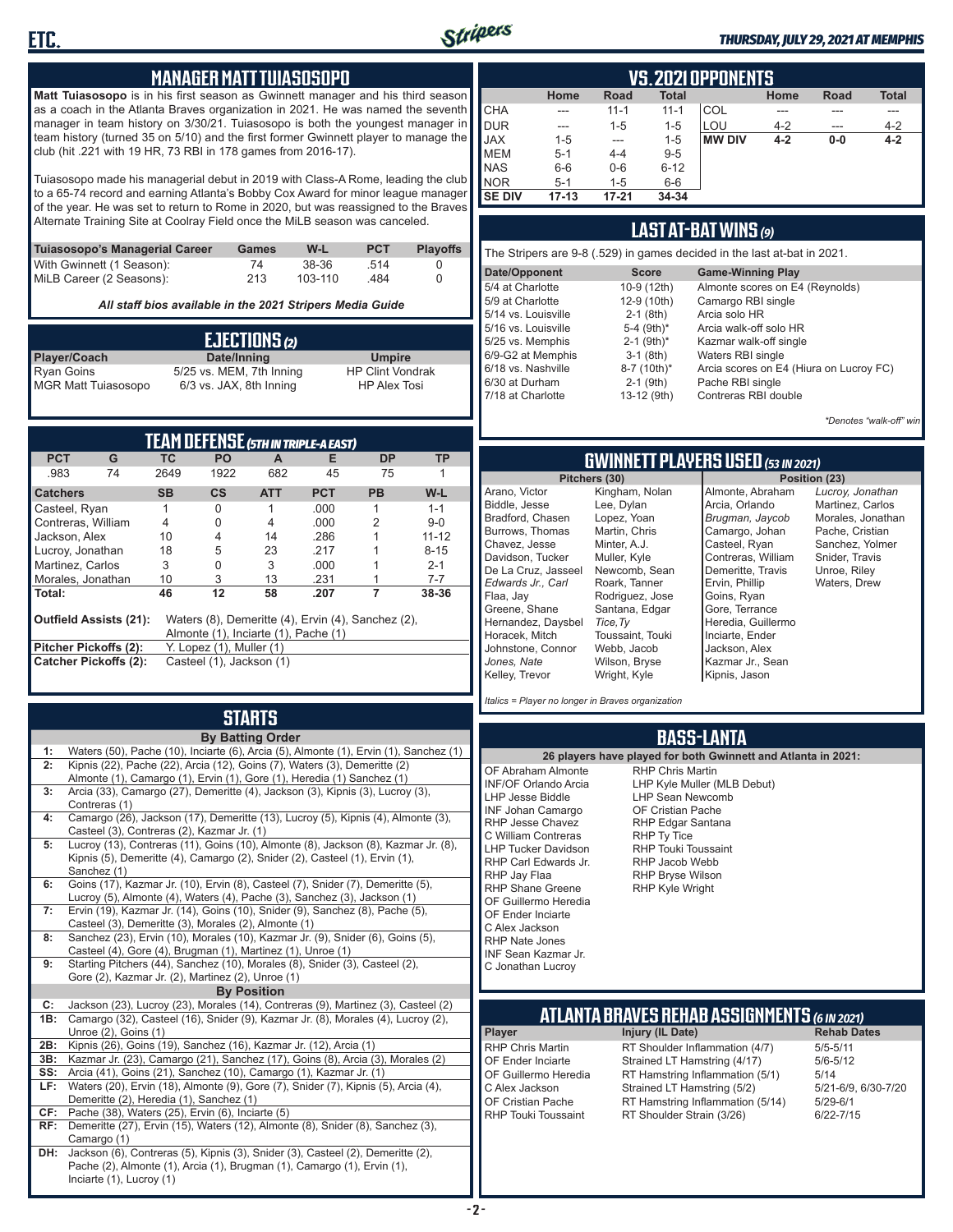### **STARTING PITCHER**



#### *THURSDAY, JULY 29, 2021 AT MEMPHIS*

### **53****JOSE RODRIGUEZ**

**B/T:** R/R **BORN:** 8/29/95 in Bolivar, Venezuela (Age 25) 6-2 **ACQUIRED:** Signed by the Atlanta Braves as a minor league free<br>175 agent (4/21/21) **WT:** 175 agent (4/21/21)

*TONIGHT'S START:* Rodriguez makes his 10th appearance and eighth start with Gwinnett in game three of a six-game series at Memphis ... Including four starts with Double-A Mississippi, he is 2-3 with a 4.59 ERA and .231 BAA in 13 games (11 starts) this season ... Career at the Triple-A level (Gwinnett and Salt Lake), he is 4-5 with a 6.53 ERA and .282 BAA in 27 games (9 starts) ... All-time as a starter (MiLB and MLB), he is 28-38 with a 4.75 ERA and .287 BAA in 117 starts.

*2021 SEASON:* Signed by Atlanta as a minor league free agent on 4/21 ... Officially added to the Gwinnett roster on 5/13 ... Made his Stripers debut on 5/14 vs. Louisville (4.0 IP, 1 H, 1 HR, 1 BB, 3 SO, 46p/30s), pitching in relief ... Made his first start for the Stripers on 5/20 at Nashville (ND, 3.0 IP, 2 H, 0 R, 3 BB, 6 SO) ... Transferred to Double-A Mississippi on 5/29 and went 1-1 with a 1.61 ERA (4 ER in 22.1 IP) over four starts ... Rejoined Gwinnett on 6/22 ... Is 1-2 with an 8.71 ERA (20 ER in 20.2 IP) in six starts since returning to Triple-A.

*2020 SEASON:* Invited to MLB Spring Training for the second straight season with the Los Angeles Angels ... Spent most of the year at the Angels' Alternate Training Site ... Recalled on 8/1 and pitched 1.2 innings (2 H, 0 R, 1 BB, 0 SO) in relief the next day vs. Houston ... DFA'd on 8/10 and outrighted back to the Alternate Training Site after just one outing (0-0, 0.00 ERA, .286 BAA) ... Elected free agency on 10/15.

*CAREER HIGHLIGHTS:* **2016:** Midwest League Midseason All-Star with Class-A Burlington (3-3, 3.36 ERA, 13 GS, 64.1 IP, 52 SO before All-Star break) ... **2017:** California League Midseason All-Star with Advanced-A Inland Empire 66ers (6-5, 4.70 ERA, 14 GS, 76.2 IP before All-Star break) ... **2019:** Made his MLB debut with the Los Angeles Angels (0-1, 2.75 ERA in 9G, 1 start) ... Also made his Triple-A debut with Salt Lake (3-3, 6.29 ERA in 18G, 2 starts).

|              | <b>RODRIGUEZ'S OVERALL STATS</b> |         |            |         |    |           |           |            |             |  |  |  |  |
|--------------|----------------------------------|---------|------------|---------|----|-----------|-----------|------------|-------------|--|--|--|--|
| Year         | Team                             | W-L     | <b>ERA</b> | G/GS    | HR | <b>BB</b> | <b>SO</b> | <b>BAA</b> | <b>WHIP</b> |  |  |  |  |
| 2021         | Mississippi (AA)                 | $1 - 1$ | 161        | 4/4     |    | 5         | 27        | .135       | 0.67        |  |  |  |  |
|              | Gwinnett (AAA)                   | $1 - 2$ | 6.91       | 9/7     | 9  | 10        | 28        | .295       | 1.50        |  |  |  |  |
| MiLB Career: |                                  | $35-42$ | 4 72       | 159/116 | 51 | 193       | 603       | .282       | 1.42        |  |  |  |  |
| MLB Career:  |                                  | $0 - 1$ | 2.53       | 10/1    | 5  | 12        | 13        | .238       | 1.45        |  |  |  |  |

| <b>RODRIGUEZ'S 2021 SPLITS (WITH GWINNETT)</b> |                     |           |                     |  |  |  |  |  |  |  |  |
|------------------------------------------------|---------------------|-----------|---------------------|--|--|--|--|--|--|--|--|
| Home:                                          | 1-0, 1.29 ERA (4G)  | Road:     | 0-2, 12.27 ERA (5G) |  |  |  |  |  |  |  |  |
| Day:                                           | 0-1, 18.00 ERA (1G) | Night:    | 1-1, 6.08 ERA (8G)  |  |  |  |  |  |  |  |  |
| Starter:                                       | 1-2, 7.61 ERA (7G)  | Reliever: | 0-0, 3.60 ERA (2G)  |  |  |  |  |  |  |  |  |
| Vs. LHB:                                       | .333 BAA, 4 HR      | Vs. RHB:  | .271 BAA, 5 HR      |  |  |  |  |  |  |  |  |

|             | <b>RODRIGUEZ VS. MEMPHIS</b> |             |   |    |     |   |    |           |           |           |  |  |  |  |
|-------------|------------------------------|-------------|---|----|-----|---|----|-----------|-----------|-----------|--|--|--|--|
|             | W-L                          | <b>ERA</b>  | G | GS |     | н | ER | <b>HR</b> | <b>BB</b> | <b>SO</b> |  |  |  |  |
| 2019 w/SL:  |                              | $0-1$ 27.00 |   |    |     |   |    |           |           |           |  |  |  |  |
| 2021 w/GWN: | $0-0$                        | 9.00        |   |    | 1 N |   |    |           |           |           |  |  |  |  |
| Career:     | $0 - 1$                      | 19 29       |   |    | 21  |   |    |           |           |           |  |  |  |  |

| <b>RODRIGUEZ'S HIGHS &amp; LOWS</b> |                            |                                  |  |  |  |  |  |  |  |  |
|-------------------------------------|----------------------------|----------------------------------|--|--|--|--|--|--|--|--|
|                                     | <b>Season</b>              | Career (MiLB and MLB)            |  |  |  |  |  |  |  |  |
| IIP:                                | 6.0 (6/11 at BLX)          | 8.0 (9/2/17, IE at LAN)          |  |  |  |  |  |  |  |  |
| Iso:                                | 8 (2x, last: 6/17 vs. BIR) | 13 (8/11/17, IE vs. RC)          |  |  |  |  |  |  |  |  |
| BB:                                 | 3 (5/20 at NAS)            | 5 (2x, last: 8/22/17, IE at LAN) |  |  |  |  |  |  |  |  |
| Iн:                                 | 10 (7/18 at CLT)           | 13 (6/10/18, MOB vs. JXN)        |  |  |  |  |  |  |  |  |
| <b>IER:</b>                         | 8 (6/23 at NOR)            | 9 (2x, last: 8/22/17, IE at LAN) |  |  |  |  |  |  |  |  |
| Low-Hit CG:                         |                            | Never                            |  |  |  |  |  |  |  |  |
| Low-ER CG:                          |                            | Never                            |  |  |  |  |  |  |  |  |

| <b>RODRIGUEZ AT THE PLATE</b> |       |     |   |   |    |    |           |            |           |           |  |  |
|-------------------------------|-------|-----|---|---|----|----|-----------|------------|-----------|-----------|--|--|
|                               | AVG.  | AB. | R | н | 2B | 3B | <b>HR</b> | <b>RBI</b> | <b>BB</b> | <b>SO</b> |  |  |
| 2021:                         | .000  |     |   |   |    |    |           |            |           |           |  |  |
| MiLB Career:                  | .000  | 6   |   |   |    |    |           |            |           |           |  |  |
| <b>IMLB Career:</b>           | $---$ |     |   |   |    |    |           |            |           |           |  |  |

|            | RODRIGUEZ'S 2021 STARTS (ALL LEVELS) |               |           |    |   |           |           |           |           |           |                          |              |                                                  |
|------------|--------------------------------------|---------------|-----------|----|---|-----------|-----------|-----------|-----------|-----------|--------------------------|--------------|--------------------------------------------------|
| Team       | Date/Opp.                            | <b>Result</b> | <b>IP</b> | н  | R | <b>ER</b> | <b>HR</b> | <b>BB</b> | <b>SO</b> | NP-S      | Opp. Starter             | <b>Final</b> | <b>Notes</b>                                     |
| <b>GWN</b> | 5/20 at NAS                          | <b>ND</b>     | 3.0       |    |   |           |           |           | 6         | 56-36     | Eric Lauer               | L. 1-3       | First career start for Gwinnett.                 |
| <b>MIS</b> | 5/30 vs. MTG                         | <b>ND</b>     | 5.0       |    |   |           |           |           | 5         | 69-49     | <b>Tobias Myers</b>      | W. 2-1       | Left with 1-0 lead, MIS won in 10 innings.       |
| <b>MIS</b> | 6/5 at PNS                           | $L.0-1$       | 5.2       |    |   |           |           |           |           | 79-54     | Max Meyer                | L. 1-4       | Three of four hits allowed went for extra bases. |
| <b>MIS</b> | $6/11$ at BLX                        | <b>ND</b>     | 6.0       |    |   |           |           |           | 8         | 86-61     | Jesus Castillo           | $L.3-4$      | Run scored on passed ball, double play.          |
| <b>MIS</b> | 6/17 vs. BIR                         | W. 1-1        | 5.2       |    |   |           |           |           | 8         | 84-60     | <b>Blake Battenfield</b> | W. 7-1       | First win since 8/1/19 with Salt Lake vs. OKC.   |
| <b>GWN</b> | 6/23 at NOR                          | $L.0-1$       | 0.2       |    | 8 | 8         |           |           |           | $37 - 22$ | <b>Spenser Watkins</b>   | $L.3-9$      | Nearly tied his most career ER allowed (9).      |
| <b>GWN</b> | 6/27 at NOR                          | $L. 0-2$      | 2.0       |    | 4 |           |           |           |           | 52-29     | Kevin Smith              | $L. 2 - 4$   | Allowed 3-run homer to Seth Mejias-Brean.        |
| <b>GWN</b> | 7/3 at DUR                           | <b>ND</b>     | 4.0       | h  |   |           |           |           | 4         | 63-41     | Shane Baz                | $L.5-6$      | Stripers trailed 2-1 when he exited.             |
| <b>GWN</b> | 7/10 vs. NAS                         | <b>ND</b>     | 4.0       |    |   |           |           |           | 5         | 53-36     | Thomas Jankins           | W. 8-4       | Faced the minimum through 4.0 innings.           |
| <b>GWN</b> | 7/18 at CLT                          | <b>ND</b>     | 5.0       | 10 | ጸ | 6         |           |           |           | 67-44     | <b>Tanner Banks</b>      | W. 13-12     | Stripers trailed 8-3 when he exited.             |
| <b>GWN</b> | 7/23 vs. NOR                         | W. 1-2        | 5.0       |    |   | $\Omega$  | ი         |           | .h        | 78-50     | Mickey Jannis            | W. 17-8      | First win as a starter in Triple-A.              |

|                     | <b>STRIPERS STARTING PITCHERS (11 IN 2021)</b> |            |           |          |         |                             |                            |                                                     |  |  |  |  |
|---------------------|------------------------------------------------|------------|-----------|----------|---------|-----------------------------|----------------------------|-----------------------------------------------------|--|--|--|--|
| <b>Pitcher</b>      | W-L                                            | <b>ERA</b> | <b>GS</b> | QS       |         | <b>Team W-L Run Support</b> | <b>Last Gwinnett Start</b> | <b>Final Line</b>                                   |  |  |  |  |
| Burrows, Thomas     | $0-0$                                          | 0.00       |           |          | $1 - 0$ | $0.00$ RPG $(0$ Tot.)       | 7/21-G1 vs. NOR (ND)       | 1.0 IP, 0 H, 1 R, 0 ER, 3 BB, 2 SO (32p/13s)        |  |  |  |  |
| Davidson, Tucker    | $2 - 1$                                        | 0.90       | 3         |          | $2 - 1$ | 5.33 RPG (16 Tot.)          | 5/23 at NAS (L)            | 6.0 IP, 1 H, 1 R, 1 ER, 1 BB, 9 SO, 1 HR (82p/51s)  |  |  |  |  |
| De La Cruz. Jasseel | $0 - 2$                                        | 6.33       | 12        |          | 6-6     | 2.25 RPG (27 Tot.)          | 7/28 at MEM (ND)           | 5.0 IP, 7 H, 5 R, 5 ER, 1 BB, 4 SO, 1 HR (75p/43s)  |  |  |  |  |
| Johnstone, Connor   | 1-6                                            | 7.63       | 10        |          | $3 - 7$ | 2.00 RPG (20 Tot.)          | 6/23-G2 at NOR (L)         | 2.2 IP, 7 H, 5 R, 5 ER, 1 BB, 2 SO, 2 HR (49p/34s)  |  |  |  |  |
| Kingham, Nolan      | $0 - 3$                                        | 8.27       | 4         | $\Omega$ | $1 - 3$ | 0.75 RPG (3 Tot.)           | 7/24 vs. NOR (ND)          | 4.0 IP, 5 H, 2 R, 2 ER, 1 BB, 1 SO, 1 HBP (74p/50s) |  |  |  |  |
| Muller, Kyle        | $2 - 2$                                        | 3.92       | 9         |          | $7-2$   | 4.22 RPG (38 Tot.)          | 7/14 at CLT (ND)           | 4.0 IP, 1 H, 0 R, 2 BB, 4 SO, 1 WP (71p/44s)        |  |  |  |  |
| Roark, Tanner       | $0-0$                                          | 0.00       | 2         | $\Omega$ | $2 - 0$ | 4.00 RPG (8 Tot.)           | 7/25 vs. NOR (ND)          | 3.0 IP 1 H, 0 R, 0 BB, 3 SO, 1 HBP (32p/23s)        |  |  |  |  |
| Rodriguez, Jose     | $1 - 2$                                        | 7.61       |           | $\Omega$ | $3 - 4$ | 3.29 RPG (23 Tot.)          | 7/23 vs. NOR (W)           | 5.0 IP, 1 H, 0 R, 2 BB, 5 SO, 1 HBP (78p/50s)       |  |  |  |  |
| Toussaint, Touki    | $2 - 1$                                        | 4.32       | 4         | 2        | $2 - 2$ | 3.50 RPG (14 Tot.)          | 7/13 at CLT (W)            | 6.0 IP, 3 H, 2 R, 2 ER, 3 BB, 7 SO, 1 HR (89p/54s)  |  |  |  |  |
| Wilson, Bryse       | $4 - 2$                                        | 4.47       | 9         | 3        | $6 - 3$ | 3.00 RPG (27 Tot.)          | 7/7 vs. NAS (ND)           | 5.0 IP, 8 H, 5 R, 5 ER, 2 BB, 2 SO, 2 HR (81p/50s)  |  |  |  |  |
| Wright, Kyle        | $3 - 4$                                        | 3.69       | 13        | 4        | $5 - 8$ | 1.85 RPG (24 Tot.)          | 7/27 at MEM (W)            | 8.0 IP, 4 H, 0 R, 2 BB, 5 SO, 1 WP (99p/63s)        |  |  |  |  |
| Total:              | $15 - 23$                                      | 4.90       | 74        | 14       | 38-36   | 2.70 RPG (200 Tot.)         |                            |                                                     |  |  |  |  |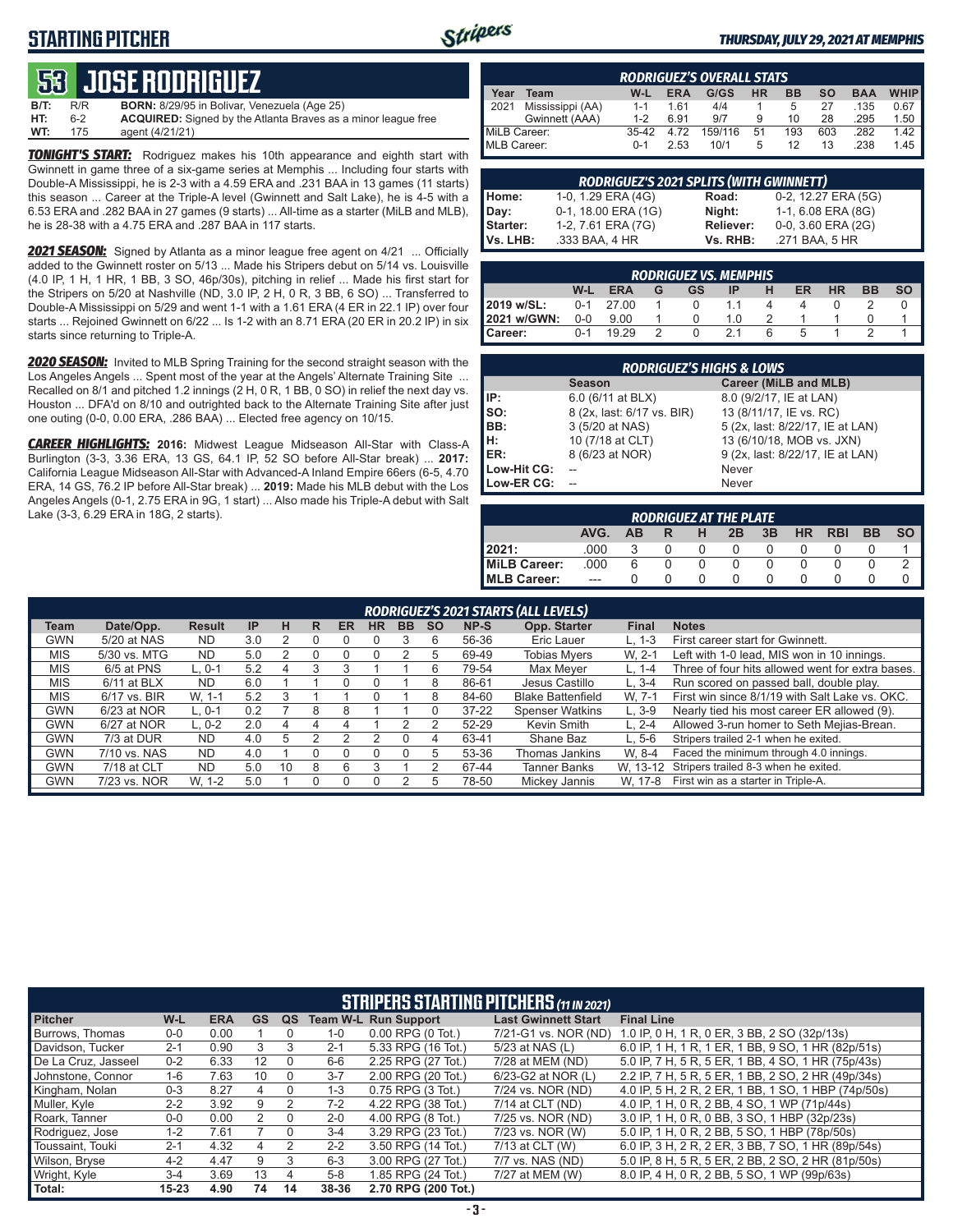#### **BULLPEN**



#### *THURSDAY, JULY 29, 2021 AT MEMPHIS*

|            | <b>STRIPERS PITCHING BREAKDOWN</b>                                        |            |           |     |     |           |           |           |            |  |
|------------|---------------------------------------------------------------------------|------------|-----------|-----|-----|-----------|-----------|-----------|------------|--|
|            | W-L                                                                       | <b>ERA</b> | IP        | R   | ER. | <b>HR</b> | <b>BB</b> | <b>SO</b> | <b>BAA</b> |  |
| Starters:  | $15 - 23$                                                                 | 4.90       | 316.0     | 181 | 172 | 47        | 130       | 320       | .257       |  |
| Relievers: | $23 - 13$                                                                 | 3.44       | 324.2     | 140 | 124 | 39        | 122       | - 377     | .226       |  |
| Total:     | 38-36 4.16                                                                |            | 640.2 321 |     | 296 | 86        | 252       | 697       | 242        |  |
|            | <b>Saves/Opp:</b> 12/24 (50.0%) <b>Holds: 26 IR/Scored: 53/21 (39.6%)</b> |            |           |     |     |           |           |           |            |  |

| <b>PITCHING BY MONTH</b> |           |            |       |     |     |           |           |           |            |
|--------------------------|-----------|------------|-------|-----|-----|-----------|-----------|-----------|------------|
|                          | W-L       | <b>ERA</b> | IP    | R   | ER  | <b>HR</b> | <b>BB</b> | <b>SO</b> | <b>BAA</b> |
| May:                     | $14 - 10$ | 3.50       | 211.0 | 90  | 82  | 28        | 65        | 240       | 222        |
| June:                    | $9 - 16$  | 4.55       | 213.2 | 115 | 108 | 26        | 94        | 223       | .263       |
| July:                    | $15 - 10$ | 4.42       | 216.0 | 116 | 106 | 32        | 93        | 234       | .240       |
| August:<br>September:    |           |            |       |     |     |           |           |           |            |

| <b>RELIEF SUMMARY (CURRENT STRIPERS ONLY, GWINNETT STATS ONLY)</b> |         |            |    |             |            |        |              |                    |                                                         |                         |
|--------------------------------------------------------------------|---------|------------|----|-------------|------------|--------|--------------|--------------------|---------------------------------------------------------|-------------------------|
| <b>Pitcher</b>                                                     | W-L     | <b>ERA</b> | G  | <b>GF</b>   | <b>HLD</b> | SV/OPP | <b>IR/RS</b> | <b>Last Outing</b> | <b>Last Final Line</b>                                  | <b>Scoreless Streak</b> |
| Arano, Victor                                                      | $0 - 1$ | 3.86       | 18 | 6           | 3          | 1/3    | 2/0          | 7/25 vs. NOR       | 1.0 IP, 0 H, 0 R, 0 BB, 3 SO (11p/9s)                   | 2G (2.0 IP)             |
| Biddle, Jesse (L)                                                  | $0 - 1$ | 2.30       | 16 |             |            | 0/1    | 7/3          | 7/25 vs. NOR       | 1.0 IP, 2 H, 0 R, 1 BB, 2 SO (28p/15s)                  | 1G (1.0 IP)             |
| Bradford, Chasen                                                   | $3-0$   | 3.93       | 23 | 3           | 5          | 0/1    | 2/2          | 7/28 at MEM        | 1.0 IP, 1 H, 1 R, 1 ER, 0 BB, 2 SO, 1 HR (14p/14s)      | -4G                     |
| Burrows, Thomas (L)                                                | $2 - 0$ | 2.96       | 20 |             | 3          | 0/0    | 15/6         | 7/28 at MEM        | 1.0 IP, 1 H, 0 R, 2 BB, 1 SO (25p/12s)                  | 1G (1.0 IP)             |
| De La Cruz, Jasseel                                                | $1 - 0$ | .93        |    |             |            | 0/0    | 0/0          | 7/10 vs. NAS       | 3.0 IP, 0 H, 0 R, 3 BB, 3 SO (49p/28s)                  | 2G (4.0 IP)             |
| Flaa, Jay                                                          | $0 - 1$ | 6.23       |    | $\mathbf b$ |            | 1/1    | 2/0          | 7/25 vs. NOR       | 1.0 IP, 0 H, 0 R, 0 BB, 0 SO (13p/7s)                   | 1G (1.0 IP)             |
| Horacek. Mitch (L)                                                 | $1 - 2$ | 5.14       | 12 |             |            | 0/0    | 3/3          | 7/28 at MEM        | 1.0 IP, 0 H, 0 R, 1 BB, 1 SO (13p/6s)                   | 1G (1.0 IP)             |
| Johnstone, Connor                                                  | $2 - 0$ | 1.76       | 9  |             |            | 0/0    | 5/3          | 7/25 vs. NOR       | Win, 2.0 IP, 3 H, 1 R, 1 ER, 0 BB, 1 SO, 1 HR (25p/17s) | $-2G$                   |
| Kelley, Trevor                                                     | $1 - 2$ | .90        | 20 |             | 3          | 0/2    | 4/1          | 7/28 at MEM        | BS, 1.0 IP, 1 H, 1 R, 0 ER, 0 BB, 1 SO (16p/12s)        | $-1G$                   |
| Lee, Dylan (L)                                                     | $3 - 1$ | 2.15       | 21 | 5           | 3          | 0/1    | 3/0          | 7/28 at MEM        | Loss, 0.1 IP, 1 H, 1 R, 0 ER, 0 BB, 0 SO (5p/5s)        | $-1G$                   |
| Lopez, Yoan                                                        | $3 - 2$ | 4.02       | 16 | 5           |            | 0/1    | 2/2          | 7/25 vs. NOR       | 1.0 IP, 1 H, 0 R, 0 BB, 0 SO (11p/7s)                   | 3G (3.0 IP)             |
| Minter, A.J. (L)                                                   | 0-0     | 0.00       | 3  | 3           |            | 3/3    | 0/0          | 7/27 at MEM        | Save, 1.0 IP, 0 H, 0 R, 1 BB, 1 SO, 1 WP (22p/11s)      | 3G (3.0 IP)             |
| Roark, Tanner                                                      | $2 - 1$ | 3.16       | 13 |             |            | 1/2    | 0/0          | 7/22 vs. NOR       | Win, 2.0 IP, 1 H, 0 R, 0 BB, 2 SO (23p/16s)             | 1G (2.0 IP)             |
| Rodriguez, Jose                                                    | $0 - 0$ | 3.60       |    |             |            | 0/0    | 0/0          | 5/26 vs. MEM       | 1.0 IP, 2 H, 1 R, 1 ER, 0 BB, 1 SO, 1 HR (13p/10s)      | -2G                     |
| Webb, Jacob                                                        | $0 - 1$ | 2.76       | 16 | 13          |            | 3/3    | 0/0          | 7/28 at MEM        | 1.0 IP, 1 H, 0 R, 0 BB, 0 SO (20p/15s)                  | 4G (4.0 IP)             |

| <b>SCORELESS INNINGS STREAKS (10-PLUS INNINGS)</b> |           |                    |                       |  |  |  |  |  |
|----------------------------------------------------|-----------|--------------------|-----------------------|--|--|--|--|--|
| <b>Pitcher</b>                                     | Length    | <b>Dates</b>       | <b>Stats</b>          |  |  |  |  |  |
| Bradford, C.                                       | $16.0$ IP | 5/7-6/13 (10G)     | 1-0, 6 H, 3 BB, 12 SO |  |  |  |  |  |
| Wright, K                                          | $12.0$ IP | $5/25 - 6/5$ (3GS) | 1-0, 11 H, 3 BB, 8 SO |  |  |  |  |  |
| Roark, T.                                          | $11.0$ IP | $6/4 - 6/20$ (5G)  | 1-0, 8 H, 4 BB, 11 SO |  |  |  |  |  |

### **54 VICTOR ARANO** *- RHP - 26 YRS - COSAMALOAPAN, MEXICO*

- **• 2021 with GWN: 5/14 vs. LOU:** Earned GWN's first save of 2021 (1.0 IP, 1 H). **• 2021 with ATL:** Recalled on 5/8, but did not pitch ... Optioned on 5/10 ... DFA'd and outrighted to Gwinnett on 6/6.
- **• Spring Training:** 0-1, 34.71 ERA, .538 BAA, 1 SV in 3G with Atlanta.
- **• 2020:** Was a member of Philadelphia's 60-man player pool, but spent the entire year at the Alternate Site in Lehigh Valley ... DFA'd by the Phillies on 1/18.
- **• 2019:** Limited to just 6G with Triple-A Lehigh Valley (2-0, 0.00 ERA in 3G) and Philadelphia (1-0, 3.86 ERA in 3G) ... Was on injured list from 4/20-end of season (right elbow inflammation).
- **• Acquired:** Claimed off waivers from Philadelphia (1/22/21) ... Originally signed by the Los Angeles Dodgers as a non-drafted free agent (4/4/13).
- **• MLB Career:** 3-2, 2.65 ERA, .224 BAA, 3 SV in 73G with Philadelphia (2017-19).

#### **48 JESSE BIDDLE** *- LHP - 29 YRS - PHILADELPHIA, PA*

- **• 2021 with GWN: 5/22-6/13:** Posted a 1.50 ERA (1 ER in 6.0 IP) over 6G ... **6/23- 7/17:** Had a 0.00 ERA (0 ER in 5.1 IP) and .211 BAA (4 H, 3 BB, 12 SO) over 6G. **• 2021 with ATL:** Had his contract selected on 4/17, pitched in 8G with the Braves
- (0-0, 8.44 ERA, 10 ER in 10.2 IP) ... DFA'd on 5/17, outrighted to Gwinnett on 5/19. **• Spring Training:** 0-0, 3.00 ERA, .257 BAA, 2 SV in 9G with Cincinnati ... Released
- on 3/26 after re-signing as MiLB FA on 12/11/20. **• 2020:** Opened the year at Cincinnati's Alternate Training Site ... Contract selected on 8/25 (0-0, 0.00 ERA, 0 ER in 0.2 IP in 1G) ... Placed on 10-day injured list on
- 8/29 (left shoulder impingement) and missed the remainder of the year. **• Acquired:** MiLB FA (4/2/21) ... Originally Philadelphia's 1st-round pick (27th
- overall) in 2010 out of Germantown Friends High School (Philadelphia, PA). **• MLB Career:** 6-2, 5.07 ERA, .261 BAA, 1 SV in 99G with ATL (2018-19, 2021), SEA (2019), TEX (2019), CIN (2020).

#### **28 CHASEN BRADFORD** *- RHP - 31 YRS - LAS VEGAS, NV*

- **• 2021 with GWN:** All 3 of his wins have been 2.0-IP outings: 5/15 vs. LOU (1 H, 0 R, 2 SO), 6/16 vs. NAS (3 H, 1 ER, 3 SO), and 6/24 at NOR (0 H, 0 R, 1 BB, 3 SO) ... **5/7-6/13:** Posted team-best 16.0-IP scoreless streak over 10G (6 H, 3 BB, 12 SO).
- **• 2020:** Re-signed by Seattle to an MiLB deal on 1/15, but was not included on the Mariners' 60-man player pool ... Did not play.
- **• 2019:** Split time between Seattle (0-0, 4.86 ERA, 1 SV in 12G) and Triple-A Tacoma (0-0, 6.75 ERA, 1 SV in 5G).
- **• Acquired:** MiLB FA (3/15/21) ... Originally the New York Mets' 35th round pick in 2011 out of the University of Central Florida.
- **• MLB Career:** 7-0, 3.89 ERA, .253 BAA, 1 SV in 86G with NYM, SEA (2017-19).

| <b>PITCHER AWARDS &amp; HONORS</b> |                                     |                         |  |  |  |  |  |
|------------------------------------|-------------------------------------|-------------------------|--|--|--|--|--|
| <b>Pitcher</b>                     | <b>Award/Date</b>                   | <b>Stats</b>            |  |  |  |  |  |
| Wilson, B.                         | AAA East Pitcher of Week (6/28-7/4) | 0-0, 7.0 IP, 0 ER, 7 SO |  |  |  |  |  |

#### **49 THOMAS BURROWS** *- LHP - 26 YRS - FLORENCE, AL*

- **• 2021 with GWN: 5/26 vs. MEM:** Earned his first win (1.0 IP, 0 H, 0 R, 2 SO) ... **6/20-7/2:** Struck out 12 over 7.0 scoreless IP (3 H, 1 BB) in 5G ... **7/15 at CLT:** Improved to 2-0 (1.0 IP, 0 H, 0 R, 0 BB, 1 SO) in 11-10 win ... **7/21-G2 vs. NOR:** Made the first start of his pro career (ND, 1.0 IP, 0 H, 1 R, 0 ER, 3 BB, 2 SO).
- **• MLB.com Prospect Rankings:** #20 (Braves Top 30).
- **• Spring Training:** 0-1, 6.75 ERA, .222 BAA, 0 SV in 4G with Atlanta.
- **• 2020:** Was an NRI to Spring Training, but not included on 60-man player pool.
- **• 2019:** Went 2-4 with a 4.42 ERA, .221 BAA, and 7 saves (7-for-9) in 43G between Double-A Mississippi and Gwinnett ... Stranded 16 of 17 inherited runners with the Stripers (94.1%) ... Won Atlanta's Bill Lucas Award for community service.
- **• Acquired:** Via trade with Seattle (1/11/17) ... Originally the Mariners' 4th-round pick in 2016 out of the University of Alabama.

#### **45 JAY FLAA** *- RHP - 29 YRS - BISMARCK, ND*

- **• 2021 with GWN: 5/13-6/24:** Did not allow an ER over his first 10G (1 R in 11.0 IP, 7 H, 9 BB, 15 SO, .171 BAA) ... **7/18 at CLT:** Earned his first save with GWN, tossing 1.0 IP (1 H, 1 ER, 0 BB, 2 SO) in a come-from-behind 13-12 victory.
- **• 2021 with ATL:** From 5/23-5/30, went 0-0 with a 27.00 ERA (4 ER in 1.1 IP) in 1G Outrighted to Gwinnett on 7/13.
- **• 2021 with BAL:** Selected by Baltimore on 4/26 and made his MLB debut on 4/27 vs. the NY Yankees (1.1 IP, 2 BB, 1 SO, struck out Aaron Judge) ... Optioned on 4/28, appeared in 1G with Triple-A Norfolk (0-0, 16.20) ... DFA'd on 5/8.
- **• Spring Training:** 0-0, 3.38 ERA, .200 BAA, 0 SV in 3G with Baltimore.
- **• 2020:** Was not on Baltimore's 60-man player pool, did not play.
- **• 2019:** Went 2-5 with a 4.69 ERA, .256 BAA, and 5 SV in 40G (3 starts) between Double-A Bowie and Norfolk (2-3, 5.24 ERA, 4 SV in 29G during Triple-A debut).
- **• Acquired:** Claimed off waivers from Baltimore (5/11/21) ... Originally the Orioles' 6th-round pick in 2015 out of North Dakota State University (Fargo, ND).
- **• MLB Career:** 0-0, 13.50 ERA, .300 BAA in 2G with Baltimore, Atlanta (2021).

### **59 MITCH HORACEK** *- LHP - 29 YRS - LITTLETON, CO*

- **• 2021 Season:** Opened the year with GWN, going 1-2 with a 4.76 ERA and .250 BAA in 10G ... Was on the Development List from 5/25-5/30 and 6/2-6/15 ... Transferred to Advanced-A Rome on 7/9 and went 1-0 with a 2.25 ERA and .167 BAA in 4G ... Rejoined the Stripers on 7/20.
- **• Spring Training:** Did not pitch in Atlanta's MLB camp.
- **• 2020:** Signed with Minnesota, but was not on the Twins' 60-man player pool.
- **• 2019:** Pitched for both Double-A Hartford (4-0, 2.48 ERA in 34G) and Triple-A
- Albuquerque (1-1, 18.75 ERA in 12G) in the Colorado Rockies organization. **• Acquired:** MiLB FA (3/25/21) ... Originally Baltimore's 9th-round pick in 2013 out of Dartmouth College (Hanover, NH).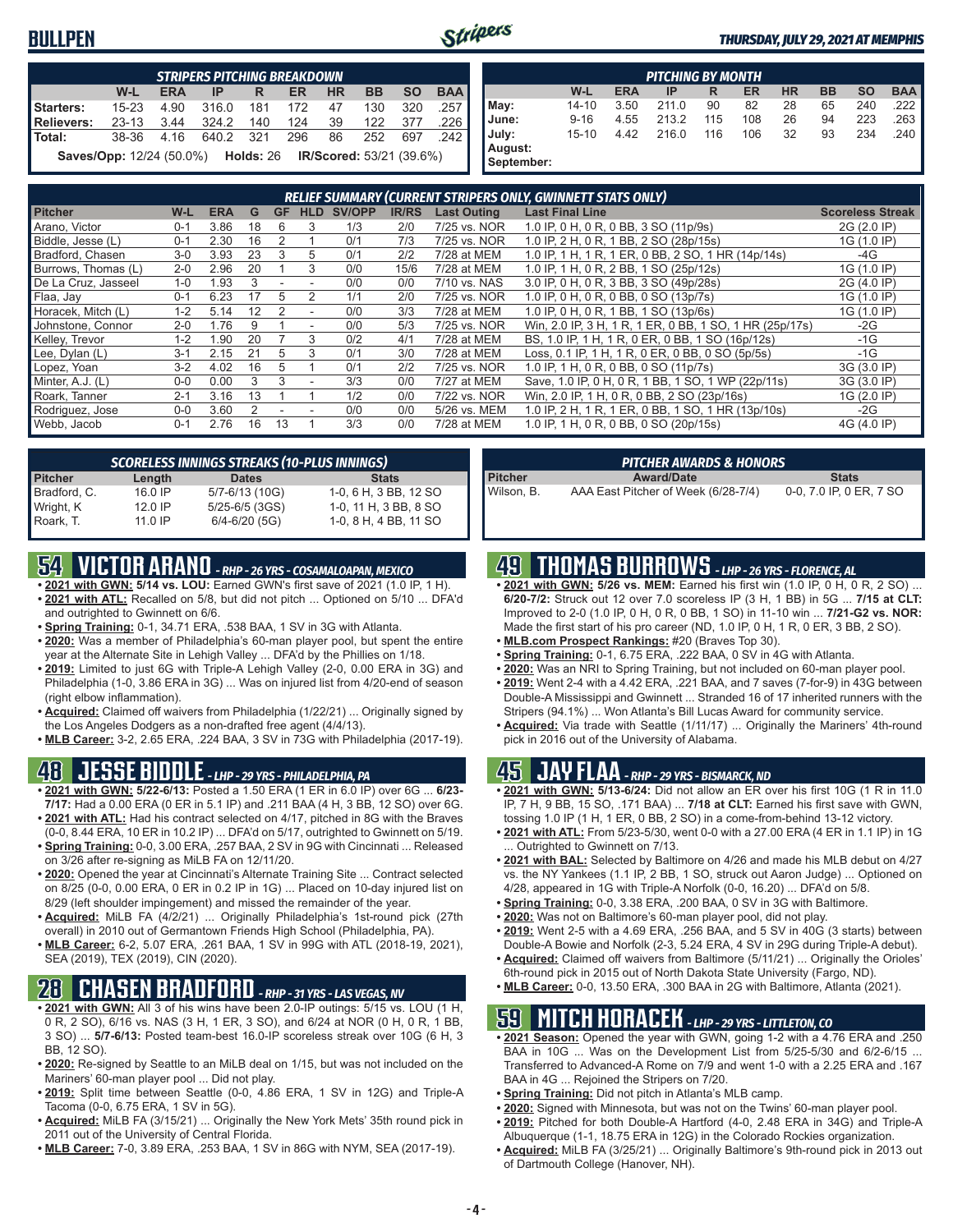### **51 CONNOR JOHNSTONE** *- RHP - 26 YRS - SAN DIEGO, CA*

- **• 2021 with GWN: Is 2-0 with a 1.76 ERA and .135 BAA in 9G in relief (1-6, 7.63 ERA, .320 BAA in 10 starts)** ... **5/4-5/8:** Threw 8.0 scoreless IP over his first 2 outings, including a 5.0-inning spot start (win, 1 H, 0 BB, 5 SO) on 5/8 at CLT.
- **• Spring Training:** 0-1, 4.76 ERA, .273 BAA, 1 SV in 6G with Atlanta.
- **• 2020:** Was an NRI to Braves Spring Training, but not on 60-man player pool. **• 2019:** With Double-A Mississippi and Gwinnett, went 7-4 with a 4.24 ERA, .296
- BAA, and 1 SV in 35G (7 starts) ... His 7 wins ranked T-8th in the Braves org. **• Acquired:** Braves 21st-round pick in 2017 out of Wake Forest University.
- **• Local Product:** Played baseball at Roswell High School (Roswell, GA).

### **43 TREVOR KELLEY** *- RHP - 27 YRS - PROVIDENCE, RI*

- **• 2021 with GWN: Is 1-0 with a 0.00 ERA (1 R, 0 ER in 7.0 IP) and .087 BAA (2 H, 3 BB, 12 SO) over his last 6G since 7/11** ... **5/12-6/27:** Allowed runs in just 2 of 13G for a 1.72 ERA (3 ER in 15.2 IP, 13 H, 6 BB, 15 SO, .241 BAA).
- **• Spring Training:** Did not pitch in Chicago Cubs' MLB camp ... Released on 4/23. **• 2020:** Pitched in 4G with Philadelphia, going 0-0 with a 10.80 ERA ... Outrighted on 8/14 and spent the rest of the season at the Phillies Alternate Site.
- **• 2019:** In 52G with Triple-A Pawtucket, went 5-5 with a 1.79 ERA, .216 BAA, and 12 SV ... Was an International League Midseason and Postseason All-Star and a *Baseball America* Triple-A All-Star ... Led IL in appearances and was T-1st in saves ... Made MLB debut on 7/2 at Toronto and logged 10G with Boston (0-3, 8.64 ERA).
- **• Acquired:** MiLB FA (4/28/21) ... Originally Boston's 36th-round pick in 2015 out of the University of North Carolina at Chapel Hill.
- **• MLB Career:** 0-3, 9.26 ERA, .347 BAA, 0 SV in 14G with BOS (2019), PHI (2020).

### **58 DYLAN LEE** *- LHP - 26 YRS - DINUBA, CA*

- **• 2021 with GWN: 5/4 at CLT:** Earned the win in his Stripers' debut (2.0 IP, 1 H, 1 R, 0 ER, 0 BB, 3 SO in 10-9 win in 12 innings) ... **6/11 at MEM:** Recorded his first pro hit, a double (1-for-2, R) ... **5/26-7/9:** Had a 1.65 ERA (3 ER in 16.1 IP, 9 H, 2 BB, 12 SO) and .161 BAA over 12G.
- **• Spring Training:** 0-0, 0.00 ERA, 0 SV in 2G with Miami ... Released on 3/29.
- **• 2020:** Was a non-roster invite to Marlins Spring Training, but was not on Miami's 60-man player pool ... Did not play.
- **• 2019:** Logged 45G between Double-A Jacksonville (0-3, 1.91 ERA, .176 BAA, 13 SV in 32G) and Triple-A New Orleans (1-3, 4.71 ERA, .329 BAA, 0 SV in 13G).
- **• Acquired:** MiLB FA (4/15/21) ... Originally Miami's 10th-round pick in 2016 out of Cal State Fresno (Fresno, CA).

#### **55 YOAN LOPEZ** *- RHP - 28 YRS - NUEVA GERONA, CUBA*

- **• 2021 with GWN:** Has a pair of wins in extra innings, 6/9-G2 at MEM (1.0 IP, 1 H, 0 R in 3-1 win in 8 innings) and 6/18 vs. NAS (1.0 IP, 2 H, 1 R, 0 ER, 1 SO in 8-7 win in 10 innings).
- **• 2021 with ARI:** Began the season on Arizona's Opening Day roster ... In 2 stints, went 0-0 with a 6.57 ERA (9 ER in 12.1 IP) and 0 SV (0-for-3) in 13G ... DFA'd on 5/20, traded to Atlanta on 5/22 and optioned to Gwinnett.
- **• Spring Training:** 1-0, 4.91 ERA, .214 BAA, 0 SV in 8G with Arizona.
- **• 2020:** In 20G with Arizona, went 0-1 with a 5.95 ERA, .269 BAA, and 2 holds.
- **• 2019:** Set MLB career highs in G (70) and holds (21), going 2-7 with a 3.41 ERA, .232 BAA, and 1 SV (1-for-4) with the D-backs.
- **• Acquired:** Via trade with Arizona in exchange for CF Deivi Estrada (5/22/21) ... Originally signed by the D-backs as a NDFA out of Cuba (1/16/15).
- **• MLB Career:** 2-8, 4.25 ERA, .252 BAA, 1 SV in 113G with Arizona (2018-21).

#### **33 A.J. MINTER** *- LHP - 27 YRS - TYLER, TX*

- **• 2021 with GWN:** Optioned on 7/18 ... **Is 3-for-3 in save chances over 3G since joining the Stripers (3.0 IP, 0 H, 0 R, 2 BB, 3 SO)**.
- **• Gwinnett Career:** Has logged 40G in 3 seasons (2017, 2019, 2021), going 3-4 with a 3.73 ERA, 1.32 WHIP, .247 BAA, and 8 saves.
- **• 2021 with ATL:** In 42 relief appearances, is 1-4 with a 4.86 ERA (18 ER in 33.1 IP) and .264 BAA ... Had a 6.23 ERA over 7G in July before being optioned.
- **• Spring Training:** 0-0, 4.91 ERA, .344 BAA, 1 SV in 8G with Atlanta.
- **• 2020:** Posted a career-low 0.83 ERA in 22 relief outings with Atlanta, going 1-1 with a .200 BAA over 21.2 IP ... Made 5 appearances in the Postseason (1-0, 3.00 ERA, .182 BAA), including a spot start in Game 5 of the NLCS vs. the LA Dodgers (3.0 IP, 1 H, 0 R, 0 BB, 7 SO in ND, Braves lost 7-3).
- **• Acquired:** Braves' CB-B pick (75th overall) in 2015 out of Texas A&M.
- **• MLB Career:** 9-13, 3.92 ERA, .251 BAA, 20 SV in 181G with Atlanta (2017-21) ... Pitched in the 2018 and 2020 Postseasons (1-0, 2.25 ERA in 7G, 1 start).

### **57 TANNER ROARK** *- RHP - 34 YRS - WILMINGTON, IL*

- **• 2021 with GWN: 6/10 at MEM:** Tossed 2.0 innings in relief (1 H, 0 R, 1 BB, 1 SO) for first win ... **6/4-6/20:** Pitched 11.0 scoreless innings over 5G (8 H, 4 BB, 11 SO, .205 BAA) ... **7/13 at CLT:** Notched his first save since 2015 with Washington (2.0 IP, 3 H, 1 ER, 0 BB, 2 SO in 5-3 win) ... **In 2 spot starts (7/17 at CLT, 7/25 vs. NOR), is 0-0 with a 0.00 ERA (0 ER in 5.0 IP, 1 H, 2 HB, 2 BB, 6 SO)**.
- **• 2021 with ATL:** Contract selected on 6/24, but did not pitch before being optioned back to Gwinnett on 6/27.
- **• 2021 with TOR:** Was on Toronto's Opening Day roster, went 0-1 with a 6.43 ERA in 3G (1 start) ... Released by the Blue Jays on 5/3.
- **• Spring Training:** 2-1, 8.44 ERA, .295 BAA in 4 starts with Toronto.
- **• 2020:** Made 11 starts with the Blue Jays, going 2-3 with a 6.80 ERA and .309 BAA.
- **• 2019:** Went 10-10 with a 4.35 ERA and .275 BAA in 31 starts with CIN and OAK.
- **• Acquired:** MiLB FA (5/10/21) ... Originally Texas's 25th-round pick in 2008 out of the University of Illinois at Urbana-Champaign.
- **• MLB Career:** 76-68, 3.85 ERA, .254 BAA, 1 SV in 227G (184 starts) with WSH, CIN, OAK, TOR (2013-21) ... Pitched in 2014 and 2016 Postseasons with Nationals (0-1, 3.86 ERA in 3G, 1 start).

#### **71 JACOB WEBB** *- RHP - 27 YRS - RIVERSIDE, CA*

- **• 2021 with GWN: Is 3-for-3 in save chances despite posting a 6.00 ERA (2 ER in 3.0 IP, 4 H, 0 BB, 4 SO, 1 HB) in those outings** ... **5/26-6/9:** Struck out 5 over 5.0 IP (0 R, 2 H, 0 BB) in 5G.
- **• 2021 with ATL:** Recalled 4 times (4/7, 4/10, 6/5, 6/17) ... In 17G with the Braves, is 1-2 with a 5.29 ERA (10 ER in 17.0 IP) and a .324 BAA.
- **• Spring Training:** 1-0, 2.57 ERA, .222 BAA, 2 HLD in 7G with Atlanta ... Optioned to the Alternate Training Site in Gwinnett on 3/25.
- **• 2020:** Assigned to the Alternate Training Site on 7/19, but missed over a month with a right shoulder strain (placed on 60-day injured list on 7/20) ... Activated on 9/8 and went 0-0 with a 0.00 ERA (0 ER in 10.0 IP) and .200 BAA in 8G ... Made his MLB Postseason debut, going 0-0 with a 9.00 ERA (3 ER in 3.0 IP) in 3G.
- **• 2019:** Made his MLB debut with Atlanta, going 4-0 with a 1.39 ERA (5 ER in 32.1 IP), .205 BAA, 9 holds, and 2 saves (2-for-4) in 36G ... Also logged 10G with Gwinnett (0-1, 6.97 ERA, .225 BAA, 1 SV).
- **• Acquired:** Braves' 18th-round pick in 2014 out of Tabor College (Hillsboro, KS).
- **• MLB Career:** 5-2, 2.28 ERA, .243 BAA, 2 SV in 61G with Atlanta (2019-21).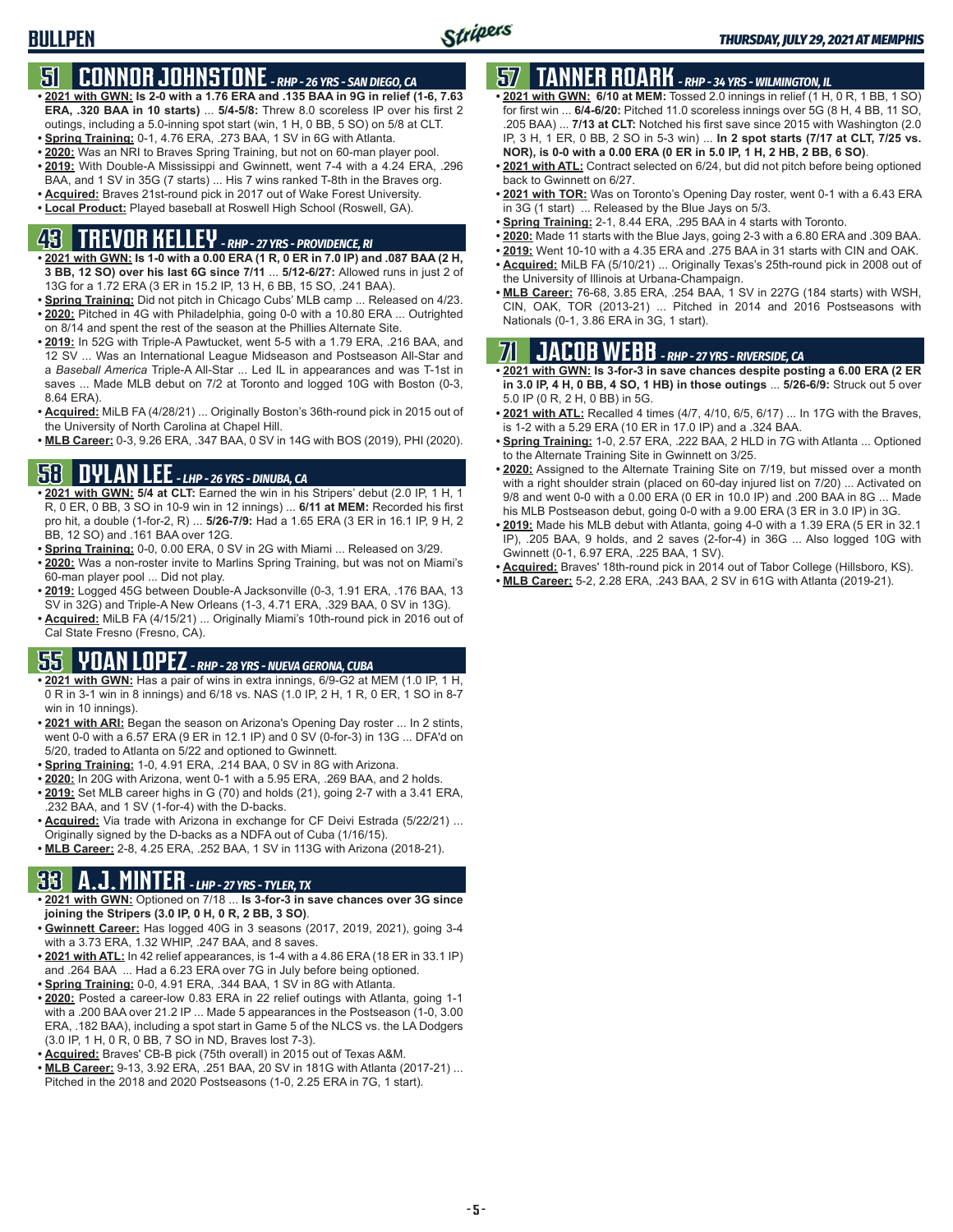#### Stripers **OFFENSE** *THURSDAY, JULY 29, 2021 AT MEMPHIS TOTAL:* .250, 100 HR, .770 OPS *RISP:* .268, 30 HR, .827 OPS *RUNS/INNING: 1 2 3 4 5 6 7 8 9 X TOT Vs. LHP:* .251, 42 HR, .799 OPS *RISP/2O:* .254, 15 HR, .808 OPS **Stripers:** 58 40 35 41 44 37 50 43 34 12 394 *Vs. RHP:* .249, 58 HR, .753 OPS *LOADED:* .319, 7 HR, 1.060 OPS **Opponents:** 45 40 42 37 25 42 33 25 18 14 321

|                | <b>HOME RUNS</b><br><b>MULTI-GAMES</b> |                |                          |                          |                  |                |                |                        |                                                  |                |                |           |
|----------------|----------------------------------------|----------------|--------------------------|--------------------------|------------------|----------------|----------------|------------------------|--------------------------------------------------|----------------|----------------|-----------|
| <b>Player</b>  | 1 <sub>R</sub>                         | 2R             | 3R                       | <b>GS</b>                | Tot.             |                |                | Off LH Off RH Team W-L | <b>Last HR with Gwinnett (Regular Season)</b>    | Hit            | <b>RBI</b>     | <b>HR</b> |
| <b>Almonte</b> |                                        |                |                          |                          | 3                |                |                | $3-0$                  | 5/30/21 vs. MEM, 1R (RH Connor Jones)            | 8              | 5              |           |
| Arcia          | 10                                     | 3              |                          |                          | 13               | 6              | 7              | $7 - 4$                | 7/3/21 at DUR, 1R/Leadoff (RH Shane Baz)         | 16             | 8              |           |
| Brugman        |                                        |                |                          |                          |                  |                |                | $0 - 0$                |                                                  |                | -              |           |
| Camargo        | 4                                      | 3              |                          |                          | 8                | 4              | 4              | $4 - 3$                | 7/18/21 at CLT, 2R (LH Jace Fry)                 | 18             | 6              |           |
| Casteel        | $\overline{a}$                         | $\overline{2}$ |                          |                          | 3                | $\overline{2}$ |                | $2 - 1$                | 6/24/21 at NOR, GS (LH Zac Lowther)              | 5              | 5              |           |
| Contreras      |                                        | $\overline{2}$ |                          |                          | ⇁                |                | 6              | $7-0$                  | 7/25/21 vs. NOR, 2R (RH Diogenes Almengo)        | 5              | 5              |           |
| Demeritte      | $\overline{ }$                         | $\overline{2}$ |                          | 3                        | 12               | 6              | 6              | $11 - 1$               | 7/27/21 at MEM, 1R (LH Tyler Webb)               | 10             | 8              |           |
| Ervin          | 3                                      | 2              |                          | $\overline{\phantom{0}}$ | 6                | Δ              | 2              | $4 - 2$                | 7/14/21 at CLT, 1R (LH Hunter Schryver)          | 5              | $\overline{7}$ |           |
| Goins          |                                        |                |                          |                          | $\overline{2}$   |                |                | $1 - 1$                | 7/4/21 at DUR, 2R (RH Joe Ryan)                  | 12             | 6              |           |
| Gore           | ۰                                      |                | ۰                        | ۰                        | ۰                |                |                | $0 - 0$                |                                                  | 3              | ۰              | ٠         |
| Heredia        |                                        |                |                          |                          |                  |                |                | $0 - 0$                | ---                                              |                |                |           |
| Inciarte       |                                        |                |                          |                          |                  |                |                | $0 - 0$                |                                                  |                |                |           |
| Jackson        | 4                                      | 4              |                          | 2                        | 11               | 8              | 3              | $5 - 2$                | 7/28/21, 1R (LH Matthew Liberatore), 2nd of Game | 11             | 10             | 3         |
| Kazmar Jr.     | 4                                      | 2              |                          | ٠                        | ⇁                | $\overline{2}$ | 5              | $4 - 3$                | 7/22/21 vs. NOR, 1R (RH Eric Hanhold)            | 6              | 5              |           |
| Kipnis         | 2                                      | 2              |                          | ٠                        | 5                |                | 5              | $4 - 1$                | 7/14/21 at CLT, 1R (RH Ofreidy Gomez)            | 10             | $\overline{7}$ |           |
| Lucroy         |                                        |                |                          |                          | $\overline{2}$   |                | $\overline{2}$ | $1 - 1$                | 6/10/21 at MEM, 3R (RH Grant Black)              | $\overline{4}$ | 3              |           |
| Martinez       |                                        |                |                          |                          | ٠                |                |                | $0 - 0$                |                                                  | $\overline{2}$ |                |           |
| Morales        |                                        |                |                          |                          |                  |                |                | $1 - 0$                | 5/7/21 at CLT, 3R (RH Joe De Carlo)              |                |                |           |
| Pache          | 5                                      |                |                          | ۰                        | 6                | 3              | 3              | $3 - 2$                | 7/28/21 at MEM, 1R (LH Matthew Liberatore)       | 8              | 5              |           |
| Sanchez        |                                        |                |                          |                          | 3                |                | $\overline{2}$ | $2 - 1$                | 7/28/21 at MEM, 2R (LH Matthew Liberatore)       | $\overline{4}$ | 4              |           |
| Snider         | 2                                      |                | $\overline{\phantom{a}}$ | ٠                        | 3                |                | 3              | $3-0$                  | 7/15/21 at CLT, 2R (RH Connor Sadzeck)           | 3              | $\overline{2}$ |           |
| <b>Unroe</b>   |                                        |                |                          |                          |                  |                |                | $0 - 0$                | 7/19/19 vs. ROC, 1R (RH Drew Hutchison)          |                |                |           |
| Waters         | 4                                      | 2              | $\overline{2}$           | $\overline{\phantom{a}}$ | 8                | 4              | 4              | $4 - 3$                | 7/24/21 vs. NOR, 1R (RH Eric Hanhold)            | 16             | 6              | 1         |
| Total:         | 54                                     | 28             | 11                       | 7                        | 100 <sub>1</sub> |                |                |                        |                                                  |                |                |           |

| <b>HOME RUN VARIANTS</b>                      |  |
|-----------------------------------------------|--|
| Back-to-Back Homers (2x):                     |  |
| Almonte (GS) / Snider 5/7 at CLT (1st Inning) |  |

Almonte (GS) / Snider, 5/7 at CLT (1st Inning) Jackson (2R) / Contreras, 7/14 at CLT (1st Inning)

**Back-to-Back-to-Back Homers (1x):** Arcia (2R) / Camargo / Demeritte, 5/8 at CLT (6th Inning)

**Pinch-Hit Homers (3x):** Demeritte (1R), 5/12 vs. LOU (7th Inning) Casteel (2R), 6/3 vs. JAX (7th Inning) Ervin (2R), 7/7 vs. NAS (6th Inning)

**Leadoff (Game) Homers (3x):** Waters (2x), 5/19 at NAS, 7/22 vs. NOR Arcia  $(1x)$ ,  $7/3$  at DUR

**Walk-Off Homers (1x):** Arcia (Solo), 5/16 vs. LOU (9th Inning)

| <b>STRIPERS BATTING BY MONTH</b> |            |    |    |    |           |            |    |            |            |            |
|----------------------------------|------------|----|----|----|-----------|------------|----|------------|------------|------------|
|                                  | <b>AVG</b> | G  | 2B | 3B | <b>HR</b> | <b>RBI</b> | SB | <b>OBP</b> | <b>SLG</b> | <b>OPS</b> |
| May:                             | .254       | 24 | 43 | 2  | 36        | 138        | 24 | .366       | .445       | .811       |
| June:                            | .227       | 25 | 36 | 3  | 21        | 88         | 23 | .308       | .357       | .665       |
| July:                            | .267       | 25 | 47 | 2  | 43        | 145        | 21 | .347       | .481       | .828       |
| August:<br>Contambor             |            |    |    |    |           |            |    |            |            |            |

**September:**

| 'HITTER AWARDS & HONORS |                                        |                          |  |  |  |  |  |
|-------------------------|----------------------------------------|--------------------------|--|--|--|--|--|
| <b>Player</b>           | <b>Award/Date</b>                      | <b>Stats</b>             |  |  |  |  |  |
| <b>Naters</b>           | Sirius XM All-Star Futures Game (7/11) | Game: 1-1, BB            |  |  |  |  |  |
| <b>Contreras</b>        | AAA East Player of Week (7/13-18)      | .462, 3 2B, 3 HR, 12 RBI |  |  |  |  |  |

|                | <b>PINCH HITTERS</b> |                |                |                |          |             |             |  |  |
|----------------|----------------------|----------------|----------------|----------------|----------|-------------|-------------|--|--|
| <b>Player</b>  | AVG.                 | AB             | н              | 2B             | 3B       | <b>HR</b>   | <b>RBI</b>  |  |  |
| Almonte        | 1.000                |                |                | 0              | 0        | 0           | 2           |  |  |
| Arcia          | ---                  | $\Omega$       | $\Omega$       | $\Omega$       | 0        | $\Omega$    | $\Omega$    |  |  |
| Casteel        | .143                 | 21             | 3              | 1              | 0        | 1           | 4           |  |  |
| Contreras      | .000                 |                | $\Omega$       | $\Omega$       | 0        | $\Omega$    | 0           |  |  |
| Demeritte      | .400                 | 5              | $\overline{2}$ | 1              | 0        | 1           | 1           |  |  |
| Ervin          | .250                 | 8              | $\overline{2}$ | $\Omega$       | $\Omega$ | 1           | 3           |  |  |
| Goins          | .000                 | $\overline{2}$ | $\mathbf 0$    | $\mathbf 0$    | $\Omega$ | $\Omega$    | $\mathbf 0$ |  |  |
| Gore           | .200                 | 5              | 1              | $\Omega$       | 0        | $\Omega$    | $\Omega$    |  |  |
| Kazmar Jr.     | .000                 |                | $\mathbf 0$    | $\mathbf 0$    | 0        | $\mathbf 0$ | $\mathbf 0$ |  |  |
| Lee            | .000                 | 1              | $\mathbf 0$    | $\mathbf 0$    | $\Omega$ | $\Omega$    | $\mathbf 0$ |  |  |
| Lucroy         | .000                 | 3              | $\Omega$       | $\Omega$       | 0        | $\Omega$    | $\Omega$    |  |  |
| <b>Morales</b> | .000                 | $\overline{2}$ | $\Omega$       | $\mathbf 0$    | ი        | $\Omega$    | $\Omega$    |  |  |
| Pache          | ---                  | $\Omega$       | $\Omega$       | $\mathbf 0$    | 0        | $\Omega$    | $\mathbf 0$ |  |  |
| Sanchez        | .000                 | 6              | $\Omega$       | $\mathbf 0$    | $\Omega$ | $\Omega$    | $\Omega$    |  |  |
| Snider         | .077                 | 13             | 1              | $\Omega$       | $\Omega$ | $\Omega$    | $\Omega$    |  |  |
| Unroe          | .000                 | $\overline{4}$ | $\Omega$       | $\Omega$       | 0        | $\Omega$    | $\Omega$    |  |  |
| Totals:        | .127                 | 79             | 10             | $\overline{2}$ | $\bf{0}$ | 3           | 10          |  |  |

|  |                                               | <b>HITTING STREAKS (10-PLUS GAMES)</b> |                                        |  |  |  |  |  |  |  |  |  |
|--|-----------------------------------------------|----------------------------------------|----------------------------------------|--|--|--|--|--|--|--|--|--|
|  | Length/Dates<br><b>Stats</b><br><b>Player</b> |                                        |                                        |  |  |  |  |  |  |  |  |  |
|  | <b>Arcia</b>                                  | 13G (5/4-5/18)                         | .393 (22-56), 4 2B, 7 HR, 17 R, 12 RBI |  |  |  |  |  |  |  |  |  |
|  | Contreras                                     | 13G (7/10-7/27)                        | .385 (20-52), 5 2B, 7 HR, 14 R, 20 RBI |  |  |  |  |  |  |  |  |  |
|  | <b>Demeritte</b>                              | 10G (6/2-7/21)                         | .372 (16-43), 2 2B, 3 HR, 10 R, 8 RBI  |  |  |  |  |  |  |  |  |  |
|  |                                               |                                        |                                        |  |  |  |  |  |  |  |  |  |
|  |                                               |                                        |                                        |  |  |  |  |  |  |  |  |  |
|  |                                               |                                        |                                        |  |  |  |  |  |  |  |  |  |

|            |                        | <b>ON-BASE STREAKS (15-PLUS GAMES)</b> |                                       |  |  |  |  |  |  |  |  |  |
|------------|------------------------|----------------------------------------|---------------------------------------|--|--|--|--|--|--|--|--|--|
|            | Player                 | Length/Dates                           | <b>Stats</b>                          |  |  |  |  |  |  |  |  |  |
|            | $\blacksquare$ Camargo | 18G (6/18-7/8)                         | .303 (20-66), 6 2B, 2 HR, 7 RBI, 7 BB |  |  |  |  |  |  |  |  |  |
| <b>DDL</b> |                        |                                        |                                       |  |  |  |  |  |  |  |  |  |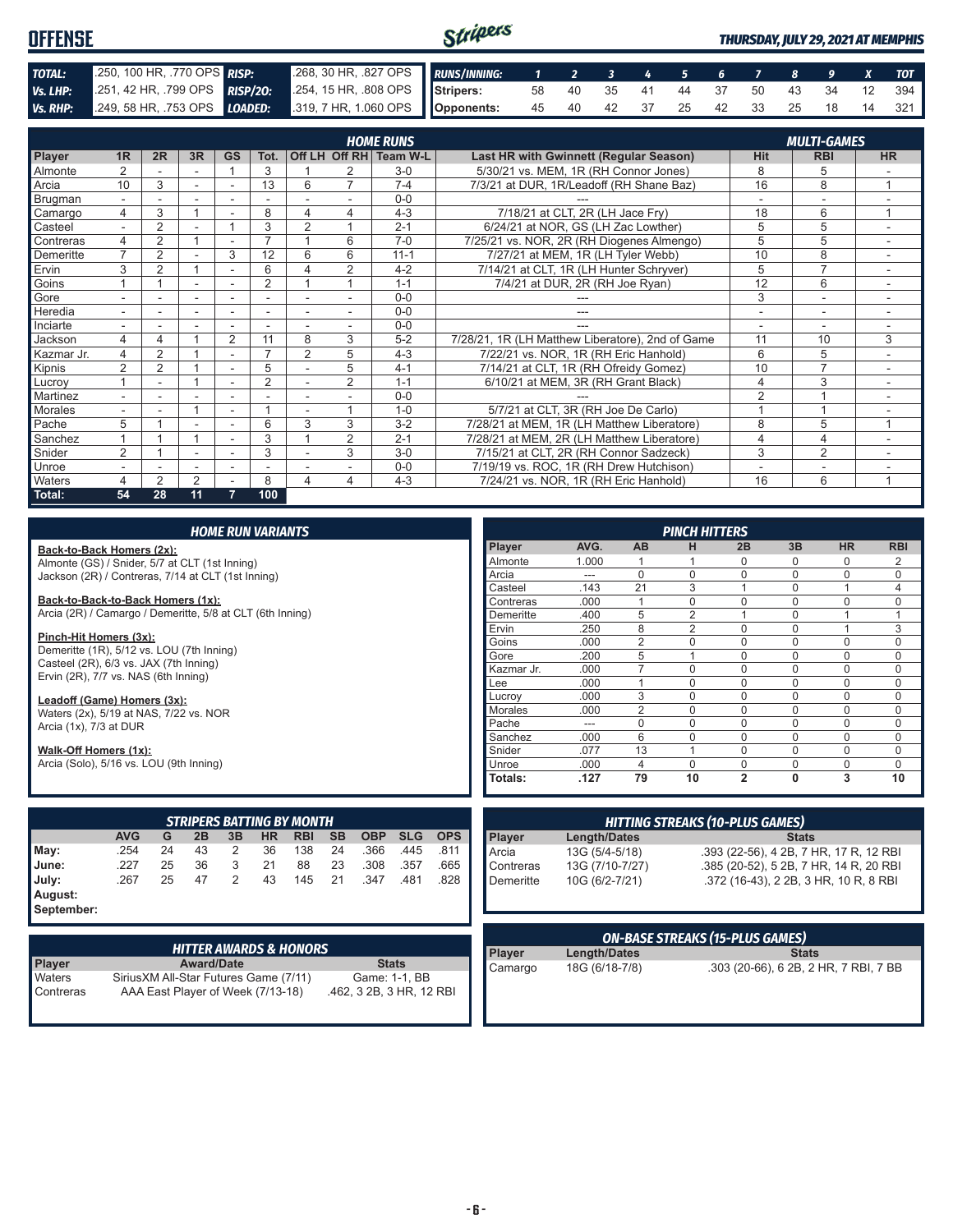# **BATTER BIOS**

**17 JOHAN CAMARGO** *- INF - 27 YRS - PANAMA CITY, PANAMA SEASON WITH GWN:*.313, 8 HR, 27 RBI, 0 SB, .902 OPS *HIT STREAK:* 3G (3-13)

- *7/28 at MEM:* 1-5, R *SERIES:* .222 (2-9), 2B **• Leaderboard:** Entering 7/29, ranks among Triple-A East top 10 in R (T-4th, 44), OBP (5th, .399), AVG (8th, .313), and H (T-9th, 66).
- **• 2021 with GWN: Ranks 4th in batting in Triple-A East since 6/10, hitting .340 (48-for-141, 11 2B, 1 3B, 5 HR, 26 R, 17 RBI, .940 OPS)** ... **5/4-5/22:** Hit safely in each of his first 9G (.364, 2 2B, 3 HR, 13 R, 8 RBI) ... **5/8 at CLT:** Notched his first career multi-HR game (2-for-4, 2 HR, 2 RBI) ... **6/5 vs. JAX:** Started 5-4-3 triple play, Gwinnett's first since 5/28/19 at TOL ... **6/10 at MEM:** Homered for first time since 5/8 (2-run, #4) in 4-for-5, 2-RBI effort ... **6/18-7/8:** Posted a team-best 18G on-base streak (.303, 20-for-66, 6 2B, 2 HR, 9 R, 7 RBI, 7 BB, .387 OBP) ... **7/18 at CLT:** Hit a 2-out, 2-run HR (#8) in 9th for a 12-11 lead (GWN had trailed 11-3).
- **• Gwinnett Career:** Has hits in 84 of 111G (75.6%) since 2017, batting .329 (142 for-431, 31 2B, 2 3B, 17 HR, 77 R, 69 RBI, 1 SB, .926 OPS).
- **• 2021 with ATL:** In 6 stints with the Braves, batting .000 (0-for-16, 1 R) in 15G.
- **• Spring Training:** .186, 2 2B, 1 HR, 4 R, 3 RBI in 18G with Atlanta.
- **• 2020:** Made Braves' Opening Day roster and batted .200 (8 2B, 4 HR, 16 R, 9 RBI) in 35G ... Added to the NLCS roster in place of injured Adam Duvall prior to Game 2 and played in 4G (.250, 2-for-8, 1 2B, 1 RBI).
- **• Acquired:** NDFA (7/2/10) out of Panama City, Panama.
- **• MLB Career:** .257, 68 2B, 4 3B, 34 HR, 144 RBI, 2 SB in 364G with Atlanta (2017- 21) ... Played in 2018 and 2020 Postseasons (.087, 1 2B, 1 RBI in 8G).

#### **9 RYAN CASTEEL** *- 1B/C - 30 YRS - CHATTANOOGA, TN*

*SEASON WITH GWN:*.239, 3 HR, 17 RBI, 0 SB, .718 OPS *HIT STREAK:* -1G (0-1) *7/28 at MEM:*PH, 0-1 *SERIES:* .250 (1-4)

- **• 2021 with GWN: 5/15-5/18:** Had 6 RBI in 3G span, including 5/15 vs. LOU (1 for-2, GW 3-run 2B, 3 RBI) and 5/16 vs. LOU (1-for-3, HR, 2 RBI) ... **6/2 vs. JAX:** Notched pinch-hit 2-run 2B ... **6/3 vs. JAX:** Hit pinch-hit 2-run HR (#2) ... **6/24 at NOR:** Crushed game-winning grand slam (#3) in 6-2 victory (1-for-4, 4 RBI), his 2nd career slam (first since 7/20/13 with Adv-A Modesto).
- **• Spring Training:** Did not play in Atlanta's MLB camp.
- **• 2020:** Was not on the Braves' 60-man player pool ... Did not play.
- **• 2019:** Played 118G with Double-A Mississippi, batting .263 (21 2B, 2 3B, 21 HR, 73 RBI, .811 OPS) ... Ranked 2nd in the Southern League in homers and RBI, 3rd in slugging (.477) ... Was his 2nd career 20-homer season (hit 22 in 2013).

**• Acquired:** MiLB FA (3/14/21) ... Originally Colorado's 17th-round pick in 2010 out of Cleveland State Community College (Cleveland, TN).

### **24 WILLIAM CONTRERAS** *- C - 23 YRS - PUERTO CABELLO, VZ*

*SEASON WITH GWN:*.362, 7 HR, 20 RBI, 0 SB, 1.232 OPS *HIT STREAK:* -1G (0-1) *7/28 at MEM:* PH, 0-1 *SERIES:* .200 (1-5)

- **• 2021 with GWN:** Has hit safely in 14 of 16G during his Triple-A debut (.362, 21 for-58, 5 2B, 7 HR, 15 R, 20 RBI, 1.232 OPS) ... **7/13-7/18:** Named Triple-A East Player of the Week (.462, 12-for-26, 3 2B, 3 HR, 7 R, 12 RBI, 1.440 OPS) ... **7/10- 7/27:** Posted a 13G hitting streak, tied for GWN's longest this year (.385, 20-for-52, 5 2B, 7 HR, 14 R, 20 RBI, 1.333 OPS).
- **• 2021 with ATL:** On the Braves' Opening Day roster ... Hit .204 (3 2B, 1 3B, 7 HR, 16 R, 21 RBI, .666 OPS) in 44G through 7/6 ... Optioned on 7/7.
- **• Spring Training:** .350, 3 2B, 1 HR, 5 R, 7 RBI in 17G with Atlanta.
- **• 2020:** Spent most of the year at the Alternate Training Site at Coolray Field ... Recalled by Atlanta for his MLB debut on 7/24 ... Hit .400 (4-for-10, 1 2B, 1 RBI) in 4G before being optioned on 7/29.
- **• Bloodlines:** Older brother is Chicago Cubs' C Willson Contreras.
- **• Acquired:** NDFA (2/1/15) out of Puerto Cabello, Venezuela.
- **• MLB Career:** .217, 4 2B, 1 3B, 7 HR, 22 RBI, 0 SB in 48G with Atlanta (2020-21).

#### **12 TRAVIS DEMERITTE** *- OF - 26 YRS - NEW YORK, NY*

*SEASON WITH GWN:*.322, 12 HR, 33 RBI, 5 SB, 1.133 OPS *HIT STREAK:* 5G (6-19) *7/28 at MEM:*1-4, RBI *SERIES:* .250 (2-8), HR, 2 RBI

- **• 2021 with GWN: In 11G in July, batting .349 (15-for-43, 1 2B, 6 HR, 13 R, 18 RBI, 4 SB, 1.207 OPS)** ... **Has 3 grand slams in his last 9G (7/17 at CLT, 7/23 vs. NOR, 7/25 vs. NOR** (6 career GS, 4 with GWN) ... **5/4 at CLT:** Tallied 5 RBI (3-for-6, HR) to set GWN Opening Night record ... **6/2-7/21:** Posted 10G hitting streak (.372, 16-for-43, 2 2B, 3 HR, 10 R, 8 RBI, 1.041 OPS) ... **6/10-7/10:** Was on the IL ... **7/18 at CLT:** Notched season-high 4 hits (4-for-5, 3 R, 2 RBI, SB) ... **7/27 at MEM:** Homered for 3rd straight game, GW solo blast (#12) in 1-0 win.
- **• Gwinnett Career:** In 134G since 2019, batting .296 (136-for-460, 38 2B, 2 3B, 32 HR, 99 R, 106 RBI, 9 SB, .994 OPS) with the Stripers.
- **• Spring Training:** .133, 0 HR, 3 RBI, 1 SB, .467 OPS in 14G with Atlanta.
- **• 2020:** Hit .172 with 1 2B, 4 RBI in 18G with Detroit ... DFA'd on 2/5/21.
- **• 2019:** Made his Triple-A debut with Gwinnett and was an IL All-Star (.286, 20 HR, 73 RBI, .944 OPS in 96G) ... Has 1 of the 9 20-HR seasons in GWN history ... Traded to Detroit on 7/31, made his MLB debut (.225, 3 HR, 10 RBI in 48G).
- **• Acquired:** Off Waivers from Detroit (2/12/21) ... Originally Texas' 1st-round pick (30th overall) in 2013 out of Winder-Barrow High School (Winder, GA).
- **• MLB Career:** .217, 8 2B, 2 3B, 3 HR, 14 RBI, 3 SB with Detroit (2019-20).

### **18 PHILLIP ERVIN** *- OF - 28 YRS - MOBILE, AL*

*SEASON WITH GWN:*.192, 6 HR, 22 RBI, 10 SB, .658 OPS *HIT STREAK:* -1G (0-1) *7/28 at MEM:*PH, 0-1 *SERIES:* .000 (0-1)

- **• 2021 with GWN: 6/2 vs. JAX:** Hit decisive 3-run HR (#1) and tallied season-high 4 RBI (1-for-4, R) ... **6/13 at MEM:** Belted game-tying 2-run HR (#2) with 2 outs in the 9th of an eventual 7-6 loss (1-for-3, 1 R, 2 RBI) ... **7/7 vs. NAS:** Clubbed game-tying 2-run pinch-hit HR (#5, 1-for-1, 2 RBI).
- **• Spring Training:** .276, 0 HR, 2 RBI, 1 SB, .647 OPS in 18G with Atlanta ... DFA'd on 3/28, outrighted to the Alternate Training Site on 4/3.
- **• 2020:** Between Cincinnati and Seattle, hit .149 with 3 2B, 4 RBI, 1 SB in 37G ... DFA'd by the Reds (8/28), Mariners (12/16), and Chicago Cubs (2/20/21).
- **• Acquired:** Off waivers from the Chicago Cubs (2/22/21) ... Originally Cincinnati's 1st-round pick (27th overall) in 2013 out of Samford University (Homewood, AL).
- **• MLB Career:** .247, 26 2B, 8 3B, 17 HR, 68 RBI, 15 SB in 237G with CIN, SEA (2017-20) ... Talled 7 of his 8 career triples in 2019 (ranked 7th in NL).

### **5 TERRANCE GORE** *- OF - 30 YRS - MACON, GA*

| <b>SEASON WITH GWN:</b> .267, 0 HR, 0 RBI, 13 SB, .754 OPS | <b>HIT STREAK: <math>-3G(0-8)</math></b> |
|------------------------------------------------------------|------------------------------------------|
| 7/28 at MEM: PR. 0-0, R                                    | <b>SERIES:</b> $--- (0-0)$               |

- **• Leaderboard:** Entering 7/29, ranks among Triple-A East top 10 in SB (T-8th, 13).
- **• 2021 with GWN:** Is 13-for-15 (86.7%) in stolen base attempts over 28G, has a pair of 2-steal games (5/18 at NAS, 6/18 vs. NAS) ... **6/9-G2 at MEM:** Stole 3rd and scored winning run in 8th inning of 3-1 victory ... **7/10 vs. NAS:** Notched seasonhigh 3 hits (3-for-3, 2B, R).
- **• Spring Training:** Did not play in Atlanta's MLB camp.
- **• 2020:** Logged 2G in his lone season with the Los Angeles Dodgers (0 PA).
- **• Acquired:** MiLB FA (2/18/21) ... Originally Kansas City's 20th-round pick in 2011 out of Gulf Coast Community College (Panama City, FL).
- **• MLB Career:** .224, 2 2B, 1 3B, 0 HR, 1 RBI, 40 SB in 102G with KC, CHC, LAD (2014-20) ... Played in the Postseason with KC (2014-15) and CHC (2018), going 0-for-2 with 3 R, 5 SB ... Won World Series with the Royals in 2015.

### **56 ALEX JACKSON** *- C - 25 YRS - SAN DIEGO, CA*

*SEASON WITH GWN:*.290, 11 HR, 36 RBI, 1 SB, 1.070 OPS *HIT STREAK:* 3G (6-9)

- *7/28 at MEM:*2-4, 2 HR, 2 R, 3 RBI *SERIES:* .500 (2-4), 2 HR, 3 RBI **• 2021 with GWN: Has 21 XBH (9 2B, 1 3B, 11 HR) in 26G since 5/27 (.313, 31 for-99, 21 R, 36 RBI, 1.147 OPS)** ... **5/27 vs. MEM:** Set career highs in HR (3) and RBI (7) in 4-for-4 effort ... **6/9-G1 at MEM:** Belted GW 3-run HR (#5) in 5-4 win ... **7/17 at CLT:** Tied GWN's single-game doubles record (3-for-5, 3 3B, 4 RBI) ... **7/28 at MEM:** Tallied his 3rd multi-HR game this season and 8th of his GWN career (2-for-4, 2 HR, 3 RBI).
- **• Gwinnett Career:** Of his 123 career hits with the Stripers, 74 (60.2%) have gone for extra bases (29 2B, 3 3B, 42 HR) ... Has an .866 OPS in 149G.
- **• 2021 with Atlanta:** Made the Braves' Opening Day roster for the first time in his career ... Hit .043 (1-for-23, 2 R) in 10G ... Placed on the 10-day IL on 5/2 (strained left hamstring) ... Moved to the 60-day IL on 6/24 ... Assigned to rehab with GWN twice (on 5/21 and 6/30) ... Activated/optioned to GWN on 7/21.
- **• Spring Training:** .194, 2 2B, 2 HR, 8 RBI, .716 OPS in 14G with Atlanta.
- **• 2020:** Spent most of the year at the Alternate Training Site in Gwinnett ... In 5G with Atlanta, batted .286 (2-for-7, 1 2B).
- **• Acquired:** Via trade with Seattle in exchange for RHP Max Povse and RHP Rob Whalen (11/28/16) ... Originally the Mariners' 1st-round pick (6th overall) in 2014 out of Rancho Bernardo High School (San Diego, CA).
- **• MLB Career:** .070, 1 2B, 2 R, 0 RBI in 19G with Atlanta (2019-21).

#### **4 SEAN KAZMAR JR.** *- INF - 36 YRS - VALDOSTA, GA*

| <b>SEASON WITH GWN:</b> .217, 7 HR, 21 RBI, 3 SB, .664 OPS | <b>HIT STREAK:</b> $2G(3-9)$ |
|------------------------------------------------------------|------------------------------|
| 7/28 at MEM: 2-5, R                                        | <b>SERIES:</b> .333 (3-9)    |
|                                                            |                              |

- **• 600 Club:** His 656 hits with GWN are 2nd in ATL Triple-A history (1 behind Larry Whisenton's record of 657) ... Is one of 5 in RICH/GWN history with 600 hits.
- **• Gwinnett Career:** Batting .265 (656-for-2476, 134 2B, 12 3B, 44 HR, 299 R, 291 RBI, 26 SB) in 721G over 8 seasons ... Leads in career G, AB, H, TB (946), 2B, R, RBI ... Ranks 2nd in career 3B (12) ... Ranks 3rd in career HR (44).
- **• 2021 with GWN: 5/25 vs. MEM:** Lined a walk-off single in the 9th for a 2-1 win, his first career walk-off RBI with GWN ... **7/8-G1 vs. NAS:** Passed Joey Terdoslavich for 3rd on GWN career HR list (#42, 1-for-3, 2 RBI) ... **7/22 vs. NOR:** Passed Damon Hollins for 2nd on ATL Triple-A hits list (#649, 2-for-3, HR, 2 RBI) ... **7/28 at MEM:** Notched his 999th and 1,000th career Triple-A hits (2-for-5, R).
- **• 2021 with ATL:** Contract selected on 4/17, has spent 2 stints with Atlanta (4/17- 4/23, 5/4-5/7), going 0-for-2 ... Pinch hit on 4/17 at the Chicago Cubs, marking his first MLB appearance in 4,589 days since 9/23/08 with San Diego ... The last player with a bigger gap between MLB appearances was Ralph Winegarner (13 years, 14 days between 6/23/36 with CLE and 7/7/49 with STL).
- **• Spring Training:** .409, 3 HR, 9 RBI, 0 SB, 1.415 OPS in 25G with Atlanta.
- **• Acquired:** MiLB FA (12/7/20) ... Originally San Diego's 5th-round pick in 2004 out of the College of Southern Nevada.
- **• MLB Career:** .195, 1 2B, 0 3B, 0 HR, 2 RBI in 22G with San Diego (2008) and Atlanta (2021).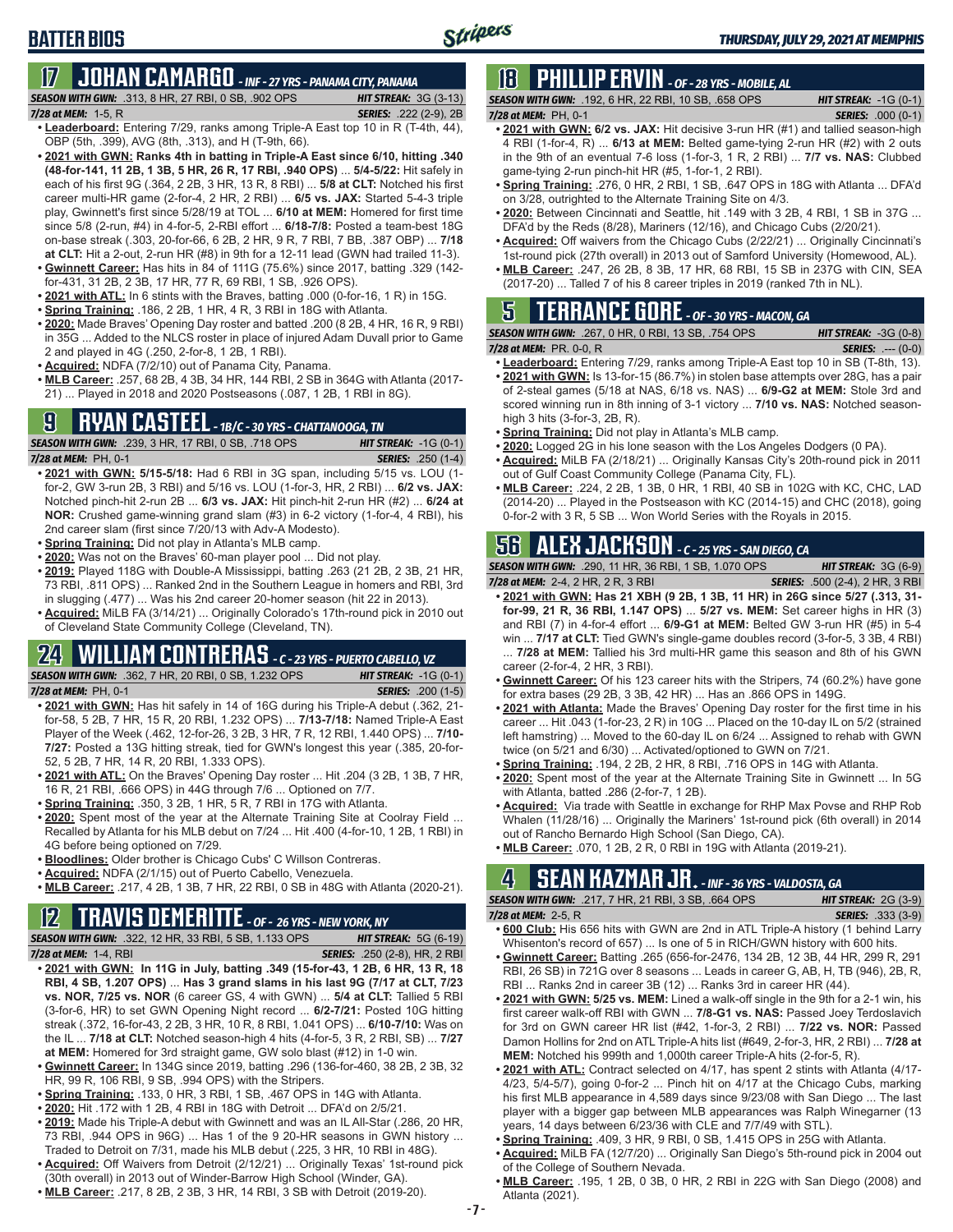### **BATTER BIOS**

### **22 JASON KIPNIS** *- INF - 34 YRS - NORTHBROOK, IL*

*SEASON WITH GWN:*.268, 5 HR, 19 RBI, 0 SB, .828 OPS *HIT STREAK:* -1G (0-1) *7/28 at MEM:*DNP *SERIES:* .--- (0-0)

- **• 2021 with GWN: Has 5 multi-hit efforts in 10G since 7/6, batting .341 (14-for-41, 3 2B, 1 3B, 2 HR, 8 R, 10 RBI)** ... **5/28 vs. MEM:** Belted decisive 3-run HR (#1, 2-for-3, 3 RBI) ... **6/16 at NAS:** Hit game-winning HR (#2), a 2-run shot (2-for-4,, 2 RBI) ... **7/14 at CLT:** Fell a triple shy of the cycle (3-for-5, 2B, HR, 3 R, 2 RBI).
- **• Spring Training:** .241, 1 2B, 1 HR, 2 R, 3 RBI in 12G with Atlanta ... Released on 3/27, re-signed to MiLB deal on 3/29.
- **• 2020:** In his lone season with the Chicago Cubs, hit .237 (8 2B, 1 3B, 3 HR, 16 RBI, 1 SB) in 44G ... Played in 2G during the Postseason (0-for-3, 1 BB, 1 SO) ... Elected Free Agency on 10/28.
- **• Acquired:** MiLB FA (3/29/21) ... Originally Cleveland's 2nd-round pick in 2009 out of Arizona State University (Tempe, AZ).
- **• MLB Career:** .260, 260 2B, 24 3B, 126 HR, 545 RBI, 136 SB in 1,165G with CLE, CHC (2011-20) ... Was 2-time AL All-Star with the Indians (2013, 2015) ... Hit .192 (3 2B, 1 3B, 4 HR, 9 RBI) in 26G during the Postseason with CLE (2013, 2016-18) and CHC (2020).

#### **20 JONATHAN MORALES** *- C - 26 YRS - ARROYO, PUERTO RICO*

#### *SEASON WITH GWN:*.135, 1 HR, 7 RBI, 0 SB, .336 OPS *HIT STREAK:* -1G (0-5)

*7/28 at MEM:*0-5 *SERIES:* .000 (0-5)

- **• 2021 with GWN: 5/7 at CLT:** Tied his single-game career high with 5 RBI, going 2-for-6 with a 3-run HR (#1) in the 9th.
- **• Spring Training:** .250, 0 HR, 1 RBI, 0 SB, 1.200 OPS in 12G with Atlanta.
- **• 2020:** Spent entire year at Braves Alternate Site in Gwinnett (no MLB debut) ... Played for Caguas of the Puerto Rican Winter League (.394, 3 HR, 9 RBI in 13G), earning PWL Postseason All-Star honors.
- **• 2019:** Hit .240 (13 2B, 2 HR, 27 R, 25 RBI) in 80G between Double-A Mississippi and Gwinnett ... Logged 1 game during the IL Playoffs (0-for-1, BB).
- **• Acquired:** Braves' 25th-round pick in 2015 out of Miami-Dade Community College.

### **15 CRISTIAN PACHE** *- OF - 22 YRS - SANTO DOMINGO CENTRO, D.R.*

*SEASON WITH GWN:*.238, 6 HR, 21 RBI, 4 SB, .715 OPS *HIT STREAK:* 1G (1-5)

*7/28 at MEM:* 1-5, HR, R, RBI *SERIES:* .111 (1-9), HR, RBI

- **• MLB.com Prospect Ranks:** #1 (Braves Top 30), #10 (Top 100). **• 2021 with GWN: Hitting .286 (18-for-63, 1 2B, 4 HR, 16 R, 11 RBI, 3 SB) in his last 17G since 7/8** ... **5/29-6/1:** Assigned to rehab (right hamstring inflammation), played 1G before being activated/optioned on 6/2 ... **6/5 vs. JAX:** Went 3-for-6 with 2 2B, including game-tying 2-run 2B in 9th ... **6/10 at MEM:** Tallied his first career multi-HR game (3-for-5, 2 HR, 3 R, 4 RBI) ... **6/30 at DUR:** Notched last-AB GWRBI single in 9th for 2-1 win (2-for-3, 2B, RBI) ... **7/21 vs. NOR:** Homered in both games of a DH (#3-4, 2-for-6, 2 R, 2 RBI).
- **• 2021 with ATL:** On Atlanta's Opening Day roster for the first time ... Hit .111 (3 2B, 1 HR, 6 R, 4 RBI) in 22G ... Placed on IL twice, on 4/14 and 5/14 ... Was at the Alternate Training Site from 4/24-4/30.
- **• Spring Training:** .184, 2 2B, 1 3B, 4 R, 3 RBI, 2 SB in 17G with Atlanta.
- **• 2020:** Spent most of the year at the Alternate Training Site ... Made his MLB debut on 8/21 vs. Philadelphia (1-for-4) ... Played just 2G during regular season (.250) ... Also made MLB Postseason debut (.182, 1 2B, 1 HR, 4 R, 4 RBI in 12G).
- **• 2019:** Between Mississippi (104G) and Gwinnett (26G), hit .277 (36 2B, 9 3B, 12 HR, 63 R, 61 RBI, 8 SB, .802 OPS) in 130G ... Named a Southern League Postseason All-Star and MLB All-Star Futures Game participant.
- **• Acquired:** NDFA (7/4/15) out of Santo Domingo Centro, D.R.
- **• MLB Career:** .119, 3 2B, 0 3B, 1 HR, 4 RBI, 0 SB in 24G with Atlanta (2020-21).

### **2 YOLMER SANCHEZ** *- INF - 29 YRS - MARACAY, VENEZUELA*

*SEASON WITH GWN:*.181, 3 HR, 18 RBI, 4 SB, .546 OPS *HIT STREAK:* 2G (2-8)

- *7/28 at MEM:*1-5, HR, R, 2 RBI *SERIES:* .250 (2-8), HR, 2 RBI **• 2021 with GWN: 5/7 at CLT:** Went 3-for-5 with 3 runs, 3 RBI and GWN's first triple of the year ... **6/9-G2 at MEM:** Stole home plate as part of a double-steal with Drew Waters, scored tying run in 3-1 win (1-for-2, R, SB) ... **6/16 vs. NAS:** After going 30G without a homer, launched his 1st of the year (3-run, 1-for-2, 3 RBI) ... **7/28 at MEM:** Hit a game-tying 2-run HR (#3) with 2 outs in 9th of 8-7 loss.
- **• Spring Training:** .190, 0 XBH, 2 RBI, 1 SB, .451 OPS in 15G with Baltimore ... DFA'd on 3/27, released on 3/30.
- **• 2020:** Played 11G with the Chicago White Sox, batting .313 (3 2B, 1 HR, 1 RBI, 1.164 OPS) ... Made his MLB Postseason debut in the ALWCS (1G, no at-bat).
- **• Acquired:** MiLB FA (3/31/21) ... Originally a NDFA with Chi. White Sox (5/29/09). **• MLB Career:** .245, 113 2B, 24 3B, 32 HR, 215 RBI, 30 SB in 657G with the Chi.
- White Sox (2014-20) ... Won an AL Gold Glove in 2019 (.987 FPCT at 2B).

### **26 TRAVIS SNIDER** *- OF/INF - 33 YRS - KIRKLAND, WA*

|                      | <b>SEASON WITH GWN: .180, 3 HR, 8 RBI, 1 SB, .633 OPS</b> | <b>HIT STREAK:</b> $-1G(0-3)$ |
|----------------------|-----------------------------------------------------------|-------------------------------|
| $7/28$ at MEM: $DNP$ |                                                           | <b>SERIES:</b> $--- (0-0)$    |

- **• 2021 with GWN: 5/5-5/9:** Drew 8 walks in his first 3G ... **6/18 vs. NAS:** Homered for the first time since 5/7 at CLT, a solo shot (#2) as part of 6-run comeback in 8-7 win (1-for-3, 2 RBI) ... **7/15 at CLT:** Blasted go-ahead 2-run HR (#3) in 8th of 11-10 win (1-for-4, 2 RBI).
- **• Spring Training:** Did not play in Atlanta's MLB camp.
- **• 2020:** Signed by Miami on 7/24 and reported to the Marlins' Alternate Training Site in Jupiter, FL, but was released on 8/27 and did not reach the Majors.
- **• 2019:** Played for Triple-A Reno in Arizona's system (.294, 22 2B, 4 3B, 11 HR, 41 RBI, 3 SB, .899 OPS in 93G).
- **• Acquired:** MiLB FA (2/26/21) ... Originally Toronto's 1st-round pick (14th overall) in 2006 out of Henry M. Jackson High School (Mill Creek, WA).
- **• MLB Career:** .244, 100 2B, 7 3B, 54 HR, 212 RBI, 22 SB in 630G with TOR, PIT, BAL (2008-15) ... Played for PIT in Postseason from 2013-15 (1-for-4 in 3G).

#### **11 Drew WATERS** *- OF - 22 YRS - ATLANTA, GA*

*SEASON WITH GWN:*.250, 8 HR, 27 RBI, 16 SB, .769 OPS *HIT STREAK:* 1G (1-5)

| JLAJVIN MIIII VMN. 1200. U III \. 21 I \DI. I U OD. .I UJ OI O                    | $1113$ JINLAN, $10110$        |
|-----------------------------------------------------------------------------------|-------------------------------|
| 7/28 at MEM: 1-5. 2B                                                              | <b>SERIES:</b> .111 (1-9), 2B |
| • Leaderboard: Entering 7/29, ranks among Triple-A East top 10 in SB (T-4th, 16), |                               |

- **• Leaderboard:** Entering 7/29, ranks among Triple-A East top 10 in SB (T-4th, 16), 2B (T-8th, 16), and R (T-9th, 41).
- **• MLB.com Prospect Ranks:** #2 (Braves Top 30), #25 (Top 100 Prospects).
- **• 2021 with GWN: In July, leads Triple-A East in XBH (16), batting .292 (26-for-89, 10 2B, 1 3B, 5 HR, 20 R, 17 RBI, 4 SB, .939 OPS)** ... **5/15-6/10:** Hit .316 (25 for-79, 4 2B, 3 HR, 16 R, 9 RBI, 6 SB, .906 OPS) in 21G ... **5/18 at NAS:** Recorded first career multi-HR game (3-for-5, 2 HR, 3 RBI) and became the first GWN player to homer from both sides of the plate since Mel Rojas Jr. (7/7/16 at CLT) ... **5/19 at NAS:** Fell a triple shy of the cycle in first 4-hit game at Triple-A (4-for-5, 2B, HR, 2 R, 2 RBI, 2 SB) ... **6/9-G2 at MEM:** Lined RBI single in 8th (2-for-3, R, RBI) for last-at-bat 3-1 win ... **7/2-7/18:** Posted 13G on-base streak (.357, 20-for-56, 8 2B, 1 3B, 2 HR, 14 R, 10 RBI, 4 SB).
- **• Futures Game:** Played for the NL Team in the 2021 SiriusXM All-Star Futures Game on 7/11 at Coors Field (1-for-1, BB) ... Was the 7th active Gwinnett player selected to the game (1st since RHP Touki Toussaint in 2018).
- **• Spring Training:** .500, 1 2B, 0 HR, 2 RBI, 1 SB in 4G with Atlanta.
- **• 2020:** Spent entire year at Braves Alternate Site in Gwinnett (no MLB debut).
- **• 2019:** Hit .309 (40 2B, 9 3B, 7 HR, 80 R, 52 RBI, 16 SB) in 134G with Double-A Mississippi and Gwinnett ... Won Southern League Batting Title (.319, best in MIS history) and Most Valuable Player (1st in MIS history) ... Ranked among MiLB top 5 in doubles (T-3rd, 40) and hits (5th, 163).
- **• Acquired:** Braves' 2nd-round pick in 2017 out of Etowah High School (Woodstock, GA) ... Named Gatorade Georgia Baseball Player of the Year in 2017.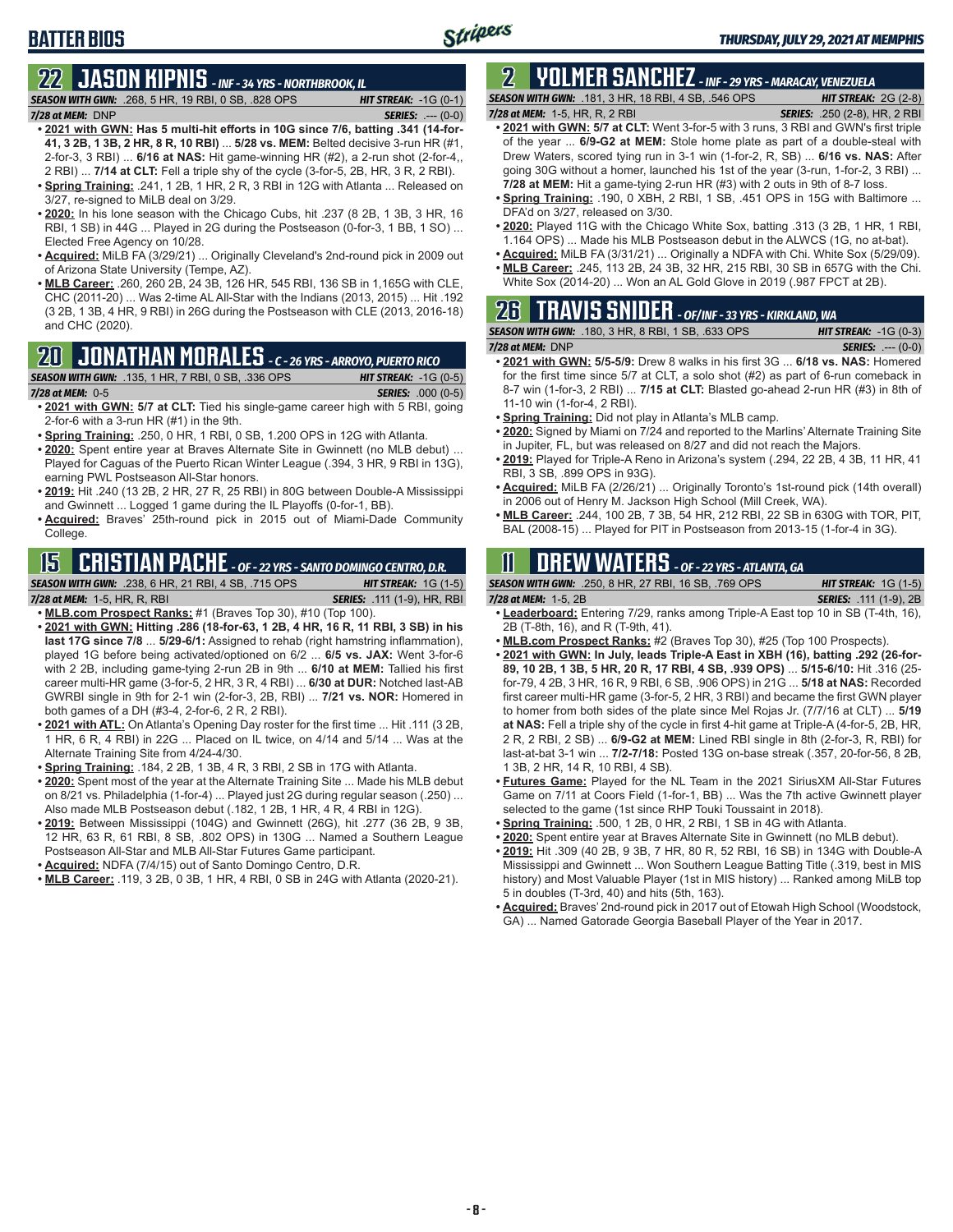#### **SEASON SUMMARY**



#### **TEAM HIGHS & LOWS**

| <b>OFFENSE:</b>  |  |
|------------------|--|
|                  |  |
|                  |  |
|                  |  |
|                  |  |
|                  |  |
|                  |  |
|                  |  |
|                  |  |
|                  |  |
|                  |  |
|                  |  |
|                  |  |
|                  |  |
|                  |  |
|                  |  |
|                  |  |
|                  |  |
| <b>PITCHING:</b> |  |
|                  |  |
|                  |  |
|                  |  |
|                  |  |
|                  |  |

Most Hits Allowed, Game ...........................................16 (2x, last: 7/7 vs. Nashville) Fewest Hits Allowed, Game ................................................ 1 (7/8-G2 vs. Nashville) Most Home Runs Allowed, Game .............................................6 (7/18 at Charlotte) Most Hit Batsmen, Game ..........................................................3 (6/11 at Memphis) Most Wild Pitches, Game ............................................ 3 (4x, last: 7/15 at Charlotte)

Most Double Plays Turned, Game .............................. 3 (5x, last: 7/16 at Charlotte) Most Triple Plays Turned, Game .......................................... 1 (6/5 vs. Jacksonville) Most Errors, Game ..................................................................3 (5/15 vs. Louisville) Most Stolen Bases Allowed, Game ...............................................4 (7/4 at Durham) Most Caught Stealing, Game .....................................1 (12x, last: 7/9 vs. Nashville)

**TEAM MISCELLANEOUS**

#### **INDIVIDUAL HIGHS & LOWS**

| <b>HITTING (GAME):</b> |  |
|------------------------|--|
|                        |  |
|                        |  |
|                        |  |
|                        |  |
|                        |  |
|                        |  |
|                        |  |
|                        |  |
|                        |  |
|                        |  |
|                        |  |
|                        |  |
|                        |  |

#### **PITCHING (GAME):**

#### **DEFENSE (GAME):**

#### **STREAKS**

#### **OFFENSIVE (LONGEST IN 2021 ONLY):**

#### **PITCHING (LONGEST IN 2021 ONLY):**

#### **LAST TIME IT HAPPENED (GWINNETT REGULAR-SEASON HISTORY)**

|                | <b>TEAM OFFENSE:</b>  |                                                          |
|----------------|-----------------------|----------------------------------------------------------|
| эr             |                       |                                                          |
| k)             |                       |                                                          |
| э)             |                       |                                                          |
| э)             |                       |                                                          |
| s)             |                       |                                                          |
| k)             |                       |                                                          |
| э)             |                       |                                                          |
| э)             |                       |                                                          |
| ٦)             |                       |                                                          |
| эÌ             |                       |                                                          |
| э)             |                       | 12 Walks…………………………………………………………………………7/15/21 at Charlotte |
| s)             |                       |                                                          |
| v)             |                       |                                                          |
| э)             |                       |                                                          |
| k)             |                       |                                                          |
| э)             | <b>TEAM PITCHING:</b> |                                                          |
|                |                       |                                                          |
| 2)<br>9)<br>3) |                       |                                                          |
|                |                       |                                                          |
|                |                       |                                                          |
| 3)             |                       |                                                          |
|                |                       |                                                          |
|                |                       |                                                          |
| er             |                       |                                                          |
| э)             | <b>TEAM DEFENSE:</b>  |                                                          |
| э)             |                       |                                                          |
| €,             |                       |                                                          |
|                |                       |                                                          |

### **TEAM MISCELLANEOUS:**

| <u>ILAM MIOULLEAITLOUU.</u> |  |
|-----------------------------|--|
|                             |  |
|                             |  |

|                                  | Largest Blown Lead (Loss) 3 Runs (3x, last: 7/4 at Durham, 3-0, 4-5) |
|----------------------------------|----------------------------------------------------------------------|
|                                  |                                                                      |
|                                  |                                                                      |
|                                  |                                                                      |
|                                  |                                                                      |
|                                  |                                                                      |
|                                  |                                                                      |
|                                  |                                                                      |
|                                  |                                                                      |
| Long Multi-Game Scoreless Streak | 17 Innings (7/25-7/28)                                               |

#### Largest Home Attendance .................................................. 5,454 (7/9 vs. Nashville) Largest Road Attendance .................................................10,716 (5/22 at Nashville) Longest Total Delay............................................................ 1:30 (7/11 vs. Nashville) Long Multi-Game Scoring Drought .........................................18 Innings (5/22-5/25) Long Multi-Game Scoreless Streak ........................................17 Innings (7/25-7/28)

#### **INDIVIDUAL OFFENSE:**

**DEFENSE:**

|                             | Homers, Both Sides of Plate  Drew Waters (5/18/21 at Nashville)            |
|-----------------------------|----------------------------------------------------------------------------|
|                             |                                                                            |
|                             |                                                                            |
|                             | Back-to-Back-to-Back Homers  Arcia/Camargo/Demeritte (5/8/21 at Charlotte) |
|                             |                                                                            |
|                             |                                                                            |
|                             |                                                                            |
|                             |                                                                            |
|                             |                                                                            |
|                             |                                                                            |
|                             |                                                                            |
|                             |                                                                            |
|                             |                                                                            |
|                             |                                                                            |
|                             |                                                                            |
| <b>INDIVIDUAL PITCHING:</b> |                                                                            |

| 1110111007111101111101                                                          |  |
|---------------------------------------------------------------------------------|--|
|                                                                                 |  |
| 9.0-Inning No-Hitter (Solo)Todd Redmond (5/28/10 at Louisville)                 |  |
| 9.0-Inning No-Hitter (Comb.)  Wooten/Marksberry/Ramirez (6/30/16 at Louisville) |  |
|                                                                                 |  |
|                                                                                 |  |
|                                                                                 |  |
| 21 Consecutive Saves Converted Jairo Asencio (9/6/09-8/8/11)                    |  |
| 25.0-Inning Scoreless Streak Stephen Marek, 25.1 IP (6/6/10-8/2/10)             |  |
|                                                                                 |  |